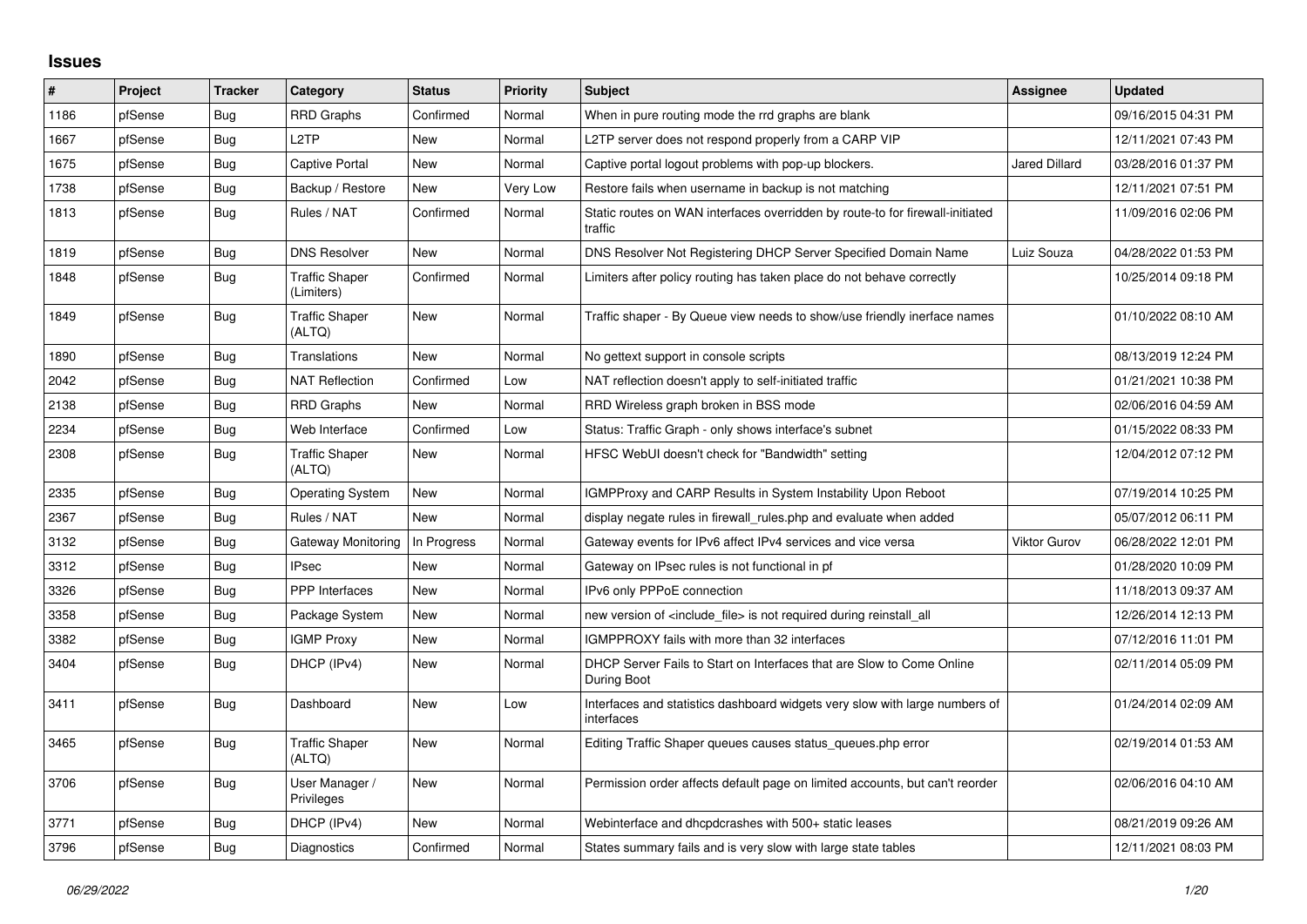| #    | Project | <b>Tracker</b> | Category                            | <b>Status</b> | <b>Priority</b> | Subject                                                                                                         | Assignee             | <b>Updated</b>      |
|------|---------|----------------|-------------------------------------|---------------|-----------------|-----------------------------------------------------------------------------------------------------------------|----------------------|---------------------|
| 3824 | pfSense | Bug            | <b>Traffic Shaper</b><br>(Limiters) | Confirmed     | Normal          | Limiters on bridge break traffic outside locally-configured IP subnets                                          | Luiz Souza           | 11/03/2016 07:16 PM |
| 3889 | pfSense | Bug            | <b>XML Parser</b>                   | Confirmed     | Low             | Non relevant changes in config.xml                                                                              |                      | 08/13/2019 12:23 PM |
| 4061 | pfSense | Bug            | DHCP (IPv4)                         | Confirmed     | Normal          | dhcpd doesn't send client-hostname to peer, breaking DHCP lease<br>registrations w/HA                           |                      | 02/24/2017 08:58 PM |
| 4154 | pfSense | <b>Bug</b>     | User Manager /<br>Privileges        | Confirmed     | Normal          | RADIUS authentication not working over IPv6                                                                     |                      | 04/21/2022 12:39 PM |
| 4298 | pfSense | Bug            | <b>SNMP</b>                         | Assigned      | Very Low        | Excessive errors from snmpd                                                                                     | Luiz Souza           | 09/13/2020 08:21 AM |
| 4345 | pfSense | Bug            | <b>Operating System</b>             | Confirmed     | Normal          | Traffic Shaping doesn't work with Xen netfront driver                                                           |                      | 12/31/2021 05:30 PM |
| 4406 | pfSense | Bug            | <b>Operating System</b>             | Confirmed     | Normal          | ALTQ problems with wireless cloned interfaces                                                                   | Luiz Souza           | 11/19/2015 12:06 AM |
| 4428 | pfSense | Bug            | Interfaces                          | Confirmed     | Normal          | Setting media option on em(4) leads to infinite link cycling                                                    |                      | 07/06/2016 12:45 AM |
| 4451 | pfSense | Bug            | DHCP (IPv4)                         | New           | Low             | Status DHCP Leases shows double entries for static entries without IP<br>address                                | <b>Phillip Davis</b> | 05/21/2022 04:55 PM |
| 4467 | pfSense | Bug            | <b>Traffic Shaper</b><br>(ALTQ)     | <b>New</b>    | Normal          | Traffic Graphs shows wrong throughput when traffic shaping enabled                                              |                      | 02/23/2015 05:31 PM |
| 4474 | pfSense | Bug            | Package System                      | Confirmed     | Normal          | IP address change triggers reload of all packages                                                               |                      | 02/13/2017 07:21 AM |
| 4479 | pfSense | Bug            | <b>Operating System</b>             | New           | Normal          | Firewall rules won't match GRE interface after applying IPSEC transport<br>encryption on GRE tunnel             | Luiz Souza           | 08/20/2021 08:46 AM |
| 4500 | pfSense | Bug            | UPnP/NAT-PMP                        | Confirmed     | Normal          | Some miniupnp port mappings are not displayed in the Status page                                                |                      | 04/25/2022 12:49 PM |
| 4604 | pfSense | Bug            | <b>NTPD</b>                         | New           | Normal          | NTP time server entries may or may not work, depending upon interfaces<br>selected when configuring NTP service |                      | 12/11/2021 07:59 PM |
| 4680 | pfSense | Bug            | <b>DHCP Relay</b>                   | <b>New</b>    | Normal          | DHCP relay does not work with DHCP server on other end of OpenVPN<br>tunnel                                     |                      | 05/05/2015 06:55 PM |
| 4740 | pfSense | Bug            | Wireless                            | <b>New</b>    | Normal          | Intel wireless kernel panic in infrastructure mode with WPA                                                     |                      | 11/13/2020 08:38 AM |
| 4845 | pfSense | Bug            | CARP                                | Confirmed     | High            | CARP preemption doesn't switch to backup where connectivity between<br>systems is lost but not NIC link         |                      | 07/28/2015 07:55 AM |
| 5075 | pfSense | Bug            | Rules / NAT                         | Confirmed     | Normal          | pf errors that don't return a line number on first line don't file notice                                       |                      | 09/01/2015 06:42 PM |
| 5091 | pfSense | Bug            | Rules / NAT                         | Confirmed     | Very Low        | In rule creation destination ports fields (from and to) are too small to read<br>ports aliases names            |                      | 01/07/2020 07:48 AM |
| 5253 | pfSense | Bug            | PPP Interfaces                      | New           | Normal          | 3gstats.php 100% CPU                                                                                            |                      | 01/08/2022 05:02 PM |
| 5306 | pfSense | <b>Bug</b>     | Package System                      | New           | Normal          | textarea fields should have linebreaks sanitized automatically on save                                          |                      | 03/03/2017 04:15 AM |
| 5355 | pfSense | Bug            | <b>IPsec</b>                        | New           | High            | on Dynamic WAN IP (DHCP Client) it takes 10 minutes before Phase1<br>reconnects                                 |                      | 07/08/2016 10:29 PM |
| 5367 | pfSense | Bug            | Web Interface                       | New           | Normal          | Safari repeatedly tries to reload dashboard                                                                     | Jared Dillard        | 08/22/2016 11:08 AM |
| 5413 | pfSense | Bug            | <b>DNS Resolver</b>                 | Confirmed     | High            | Incorrect Handling of Unbound Resolver [service restarts, cache loss, DNS<br>service interruption]              |                      | 06/19/2022 11:11 PM |
| 5469 | pfSense | <b>Bug</b>     | Package System                      | Confirmed     | Low             | package.dtd XSD schema is a piece of pathetic, useless, unmaintained junk                                       |                      | 11/22/2015 06:26 AM |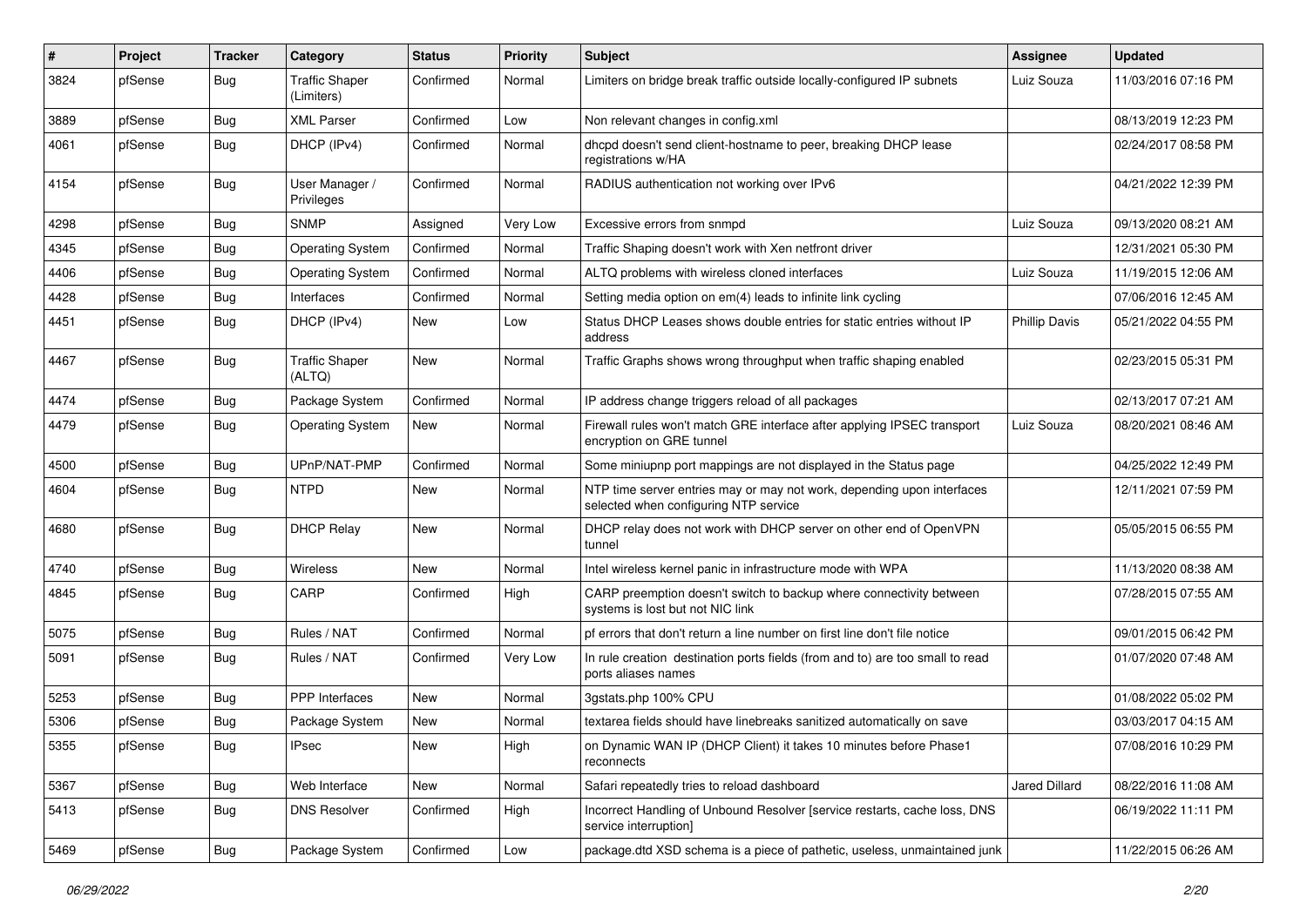| #    | Project | <b>Tracker</b> | Category                                        | <b>Status</b> | Priority | <b>Subject</b>                                                                                                         | <b>Assignee</b>        | <b>Updated</b>      |
|------|---------|----------------|-------------------------------------------------|---------------|----------|------------------------------------------------------------------------------------------------------------------------|------------------------|---------------------|
| 5629 | pfSense | Bug            | <b>IPsec</b>                                    | New           | Normal   | Allow for IPsec configuration using certs without a CA                                                                 |                        | 12/31/2021 05:21 PM |
| 5652 | pfSense | Bug            | Authentication                                  | <b>New</b>    | Normal   | Radius IETF Class Group Assignment - Incorrect Standard                                                                |                        | 08/13/2019 01:39 PM |
| 5658 | pfSense | <b>Bug</b>     | <b>Captive Portal</b>                           | Confirmed     | Low      | Files with the same name cannot be uploaded to multiple captive portal<br>zones                                        |                        | 12/18/2015 07:19 PM |
| 5786 | pfSense | <b>Bug</b>     | Web Interface                                   | <b>New</b>    | Normal   | Check WebConfigurator port for conflicts                                                                               |                        | 04/21/2022 12:39 PM |
| 5791 | pfSense | <b>Bug</b>     | Rules / NAT                                     | Confirmed     | Normal   | tftp-proxy functionality is easilly broken by unrelated rules                                                          |                        | 07/10/2016 12:24 AM |
| 5849 | pfSense | <b>Bug</b>     | CARP                                            | <b>New</b>    | Normal   | Routing fail on CARP IPsec                                                                                             |                        | 12/18/2021 04:41 PM |
| 5887 | pfSense | Bug            | Interfaces                                      | Confirmed     | Normal   | hardware offloading applyflags sets/unsets most values when already set<br>correctly                                   |                        | 07/06/2016 03:31 PM |
| 6011 | pfSense | Bug            | Web Interface                                   | Confirmed     | Low      | IPv6 link local fails HTTP REFERER check                                                                               |                        | 09/04/2016 09:57 AM |
| 6026 | pfSense | Bug            | Rules / NAT                                     | <b>New</b>    | Low      | webinterface, firewall rules, wrapping of columns or visible<br>(horizontal) scrollbar needed when contents doesnt fit | Jared Dillard          | 08/20/2019 03:40 PM |
| 6029 | pfSense | Bug            | <b>XML Parser</b>                               | <b>New</b>    | Normal   | Unhelpful error messages in xmlparse*.inc and generally                                                                |                        | 08/13/2019 12:52 PM |
| 6051 | pfSense | Bug            | DHCP (IPv6)                                     | <b>New</b>    | Normal   | DHCPv6 Client Failure for additional WAN Address causes<br>2-seconds-service-restart-loop                              |                        | 12/03/2020 01:08 AM |
| 6055 | pfSense | Bug            | Package System                                  | Confirmed     | Low      | Menu items may remain from packages no longer installed                                                                |                        | 06/18/2021 08:46 PM |
| 6167 | pfSense | Bug            | <b>IPsec</b>                                    | Confirmed     | Normal   | IPsec IPComp not working                                                                                               | George<br>Neville-Neil | 09/22/2020 06:07 PM |
| 6186 | pfSense | Bug            | Services                                        | New           | Normal   | race conditions in service startup                                                                                     |                        | 04/21/2022 12:39 PM |
| 6220 | pfSense | Bug            | <b>Operating System</b>                         | Confirmed     | Normal   | state mismatch with host-initiated traffic matching binat to IP not locally<br>assigned                                | Luiz Souza             | 06/08/2016 09:23 AM |
| 6255 | pfSense | Bug            | <b>PPP</b> Interfaces                           | Confirmed     | Low      | PPP Country/Provider/Plan configuration not saved                                                                      |                        | 04/25/2016 07:15 PM |
| 6289 | pfSense | Bug            | Interfaces                                      | <b>New</b>    | Normal   | IPv6 address not given to track6 interfaces on create                                                                  |                        | 12/30/2021 04:17 AM |
| 6295 | pfSense | <b>Bug</b>     | <b>Traffic Shaper</b><br>(Limiters)             | <b>New</b>    | Normal   | Crash upon applying CODELQ to untagged parent interface when also<br>applied to daughter VLAN                          | Luiz Souza             | 08/20/2019 02:44 PM |
| 6321 | pfSense | Bug            | L <sub>2</sub> TP                               | <b>New</b>    | Normal   | Problem with connecting I2tp over ipsec from android and windows                                                       |                        | 11/13/2020 11:01 AM |
| 6333 | pfSense | Bug            | Gateway Monitoring                              | Confirmed     | Normal   | Bootup starts/restarts dpinger multiple times                                                                          | Luiz Souza             | 11/16/2020 01:11 PM |
| 6361 | pfSense | Bug            | Web Interface                                   | <b>New</b>    | Low      | Responsive Mobile Menu issue                                                                                           |                        | 05/16/2016 12:09 PM |
| 6362 | pfSense | Bug            | DHCP (IPv4)                                     | Confirmed     | Normal   | DHCP Client ID not used                                                                                                |                        | 07/09/2021 06:30 AM |
| 6370 | pfSense | Bug            | <b>IPsec</b>                                    | Confirmed     | Normal   | IPSEC bound to WAN gateway group and Dynamic DNS doesn't to fail back<br>tunnel to WAN on DDNS update                  |                        | 08/31/2021 07:38 AM |
| 6386 | pfSense | Bug            | <b>IPv6 Router</b><br>Advertisements<br>(RADVD) | New           | Low      | Switching Router Advertisements to disabled should broadcast IP Removal<br>messages                                    |                        | 05/22/2016 10:44 PM |
| 6398 | pfSense | Bug            | Configuration<br>Backend                        | <b>New</b>    | Normal   | If config cannot be loaded due to corruption or bug, it isn't handled<br>gracefully (just stops)                       |                        | 08/13/2019 01:23 PM |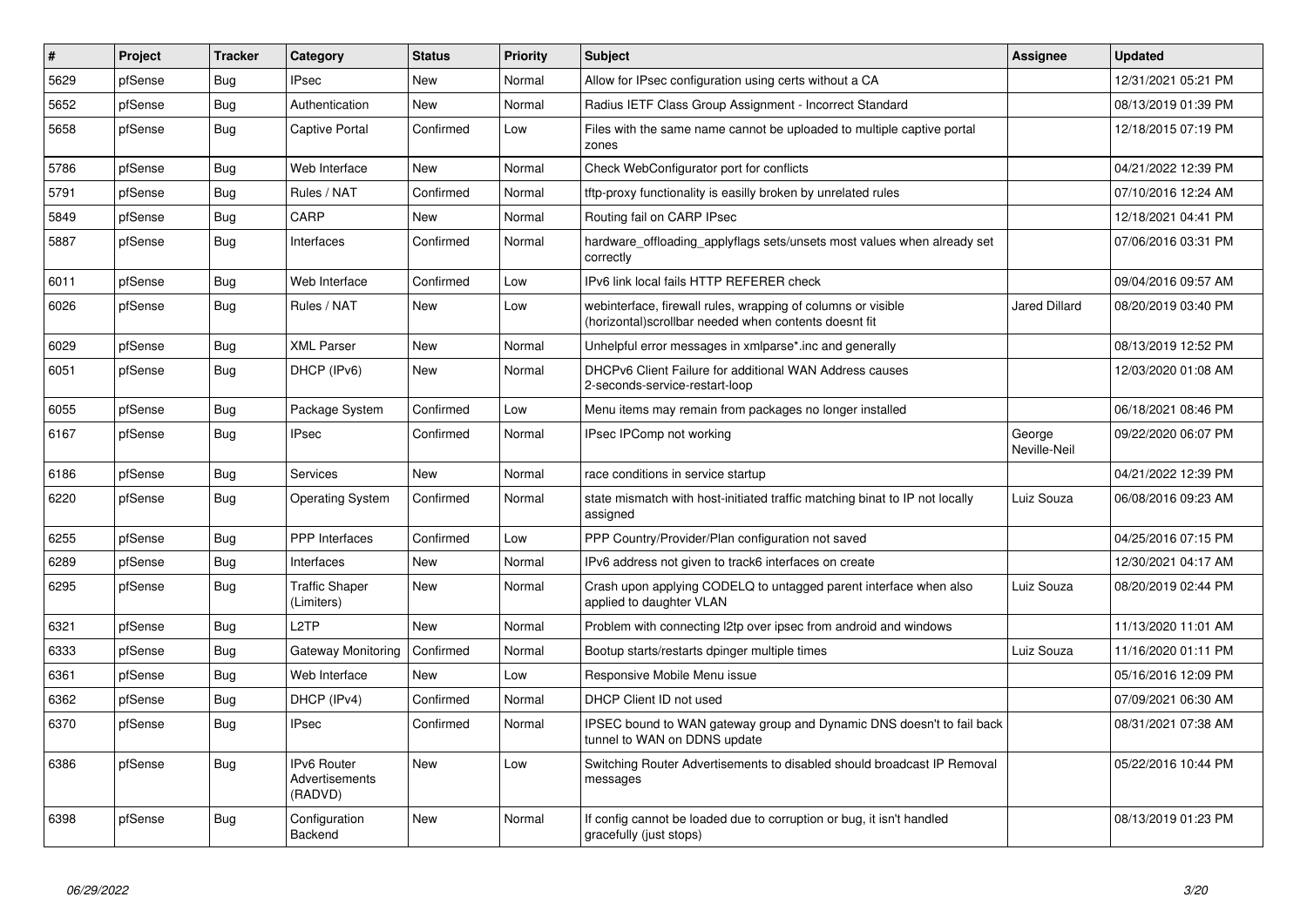| #    | Project | <b>Tracker</b> | Category                                        | <b>Status</b> | <b>Priority</b> | <b>Subject</b>                                                                                                                                      | Assignee           | <b>Updated</b>      |
|------|---------|----------------|-------------------------------------------------|---------------|-----------------|-----------------------------------------------------------------------------------------------------------------------------------------------------|--------------------|---------------------|
| 6430 | pfSense | Bug            | <b>DNS Resolver</b>                             | Confirmed     | Low             | pfsense should sanity-check hostnames when copying from dhopd. leases<br>to /etc/hosts                                                              |                    | 08/13/2019 01:23 PM |
| 6481 | pfSense | Bug            | <b>IPsec</b>                                    | <b>New</b>    | Normal          | loading EAP RADIUS method failed                                                                                                                    |                    | 03/24/2020 04:25 PM |
| 6493 | pfSense | Bug            | Web Interface                                   | Confirmed     | Normal          | Dynamic DNS clients slow page load                                                                                                                  |                    | 06/17/2016 03:43 AM |
| 6517 | pfSense | Bug            | <b>IPsec</b>                                    | Confirmed     | Normal          | Adding mobile IPsec phase 2 entries requires restart of strongswan                                                                                  |                    | 06/21/2016 11:04 PM |
| 6541 | pfSense | Bug            | <b>IPv6 Router</b><br>Advertisements<br>(RADVD) | New           | Normal          | IPv6 RAs always include on-link prefix; clients may not use DHCPv6<br>managed addresses                                                             |                    | 08/13/2019 03:23 PM |
| 6580 | pfSense | Bug            | <b>Operating System</b>                         | Confirmed     | Normal          | Bridge with down member interface sends ICMP unreachables where it<br>shouldn't                                                                     |                    | 07/05/2016 05:40 PM |
| 6605 | pfSense | Bug            | Interfaces                                      | Confirmed     | Normal          | rc.linkup logic issues with actions taken                                                                                                           |                    | 07/12/2016 07:46 PM |
| 6614 | pfSense | Bug            | Web Interface                                   | Confirmed     | Normal          | Dashboard high CPU usage                                                                                                                            |                    | 07/14/2016 03:04 PM |
| 6624 | pfSense | Bug            | <b>IPsec</b>                                    | Confirmed     | Normal          | changes in IPsec config should down the connection                                                                                                  | Jim Pingle         | 08/02/2021 12:08 PM |
| 6627 | pfSense | Bug            | Rules / NAT                                     | New           | Normal          | floating tab match rules ignore quick action so should be removed                                                                                   |                    | 07/18/2016 02:15 PM |
| 6668 | pfSense | Bug            | <b>IPsec</b>                                    | Feedback      | Normal          | IPSec tunnel + L2TP/IPSec VPN - wrong PSK chosen by pfSense                                                                                         |                    | 09/21/2019 02:07 AM |
| 6691 | pfSense | Bug            | DHCP (IPv6)                                     | <b>New</b>    | Normal          | dhcp6c quits after only two tries if no response was received                                                                                       |                    | 12/07/2020 04:25 PM |
| 6696 | pfSense | Bug            | <b>Traffic Shaper</b><br>(ALTQ)                 | New           | Low             | Add configure link to Status > Queues error message if traffic shaping not<br>configured                                                            | Jared Dillard      | 08/21/2019 08:55 AM |
| 6799 | pfSense | <b>Bug</b>     | Rules / NAT                                     | New           | Normal          | Using NOT (!) with interface subnet macros results unexpected traffic<br>passing when multiple subnets are included in the macro (i.e. VIP subnets) |                    | 02/07/2022 02:18 PM |
| 6803 | pfSense | Bug            | Web Interface                                   | <b>New</b>    | Normal          | CSRF timeout occurs when it (probably) shouldn't                                                                                                    |                    | 11/03/2016 09:43 PM |
| 6823 | pfSense | Bug            | Interfaces                                      | <b>New</b>    | Normal          | No connectivity after changing link state to UP                                                                                                     |                    | 04/21/2022 12:39 PM |
| 6873 | pfSense | Bug            | DHCP (IPv6)                                     | <b>New</b>    | Low             | radyd - Too many addresses in RDNSS section when previously using<br>DHCP <sub>v6</sub>                                                             | Dominic<br>McKeown | 06/06/2018 10:45 AM |
| 6926 | pfSense | Bug            | UPnP/NAT-PMP                                    | <b>New</b>    | Normal          | Miniupnp advertising expired IPv6 address                                                                                                           |                    | 01/15/2022 08:29 PM |
| 6977 | pfSense | <b>Bug</b>     | Interfaces                                      | <b>New</b>    | Normal          | VLAN traffic is erroneously counted as underlying iface (untagged) traffic                                                                          |                    | 08/13/2019 02:56 PM |
| 6993 | pfSense | Bug            | OpenVPN                                         | New           | Normal          | OpenVPN status error during CARP state transition                                                                                                   | James Webb         | 12/31/2021 05:44 PM |
| 7040 | pfSense | Bug            | Interfaces                                      | <b>New</b>    | Normal          | Issue when disabling an interface                                                                                                                   |                    | 12/26/2016 02:56 AM |
| 7082 | pfSense | Bug            | Package System                                  | <b>New</b>    | Normal          | pkg edit.php - impossible to use default value with rowhelperfield                                                                                  |                    | 08/21/2019 09:15 AM |
| 7096 | pfSense | Bug            | <b>DNS Resolver</b>                             | Feedback      | Normal          | Unbound fails to start on boot if specific network devices are configured in<br>the "Network Interfaces"                                            |                    | 11/22/2021 08:59 AM |
| 7113 | pfSense | Bug            | Dashboard                                       | <b>New</b>    | Normal          | Interface name in Traffic Graphs                                                                                                                    |                    | 12/31/2021 05:40 PM |
| 7138 | pfSense | <b>Bug</b>     | DHCP (IPv6)                                     | Assigned      | Normal          | Pfsense wide dhcpv6 client doesn't recognise if id statement                                                                                        |                    | 04/21/2022 12:39 PM |
| 7152 | pfSense | <b>Bug</b>     | <b>DNS Resolver</b>                             | New           | Normal          | Unbound / DNS Resolver issue if "Register DHCP static mappings in the<br>DNS Resolver" set before wildcard DNS custom options                       |                    | 12/18/2021 04:59 PM |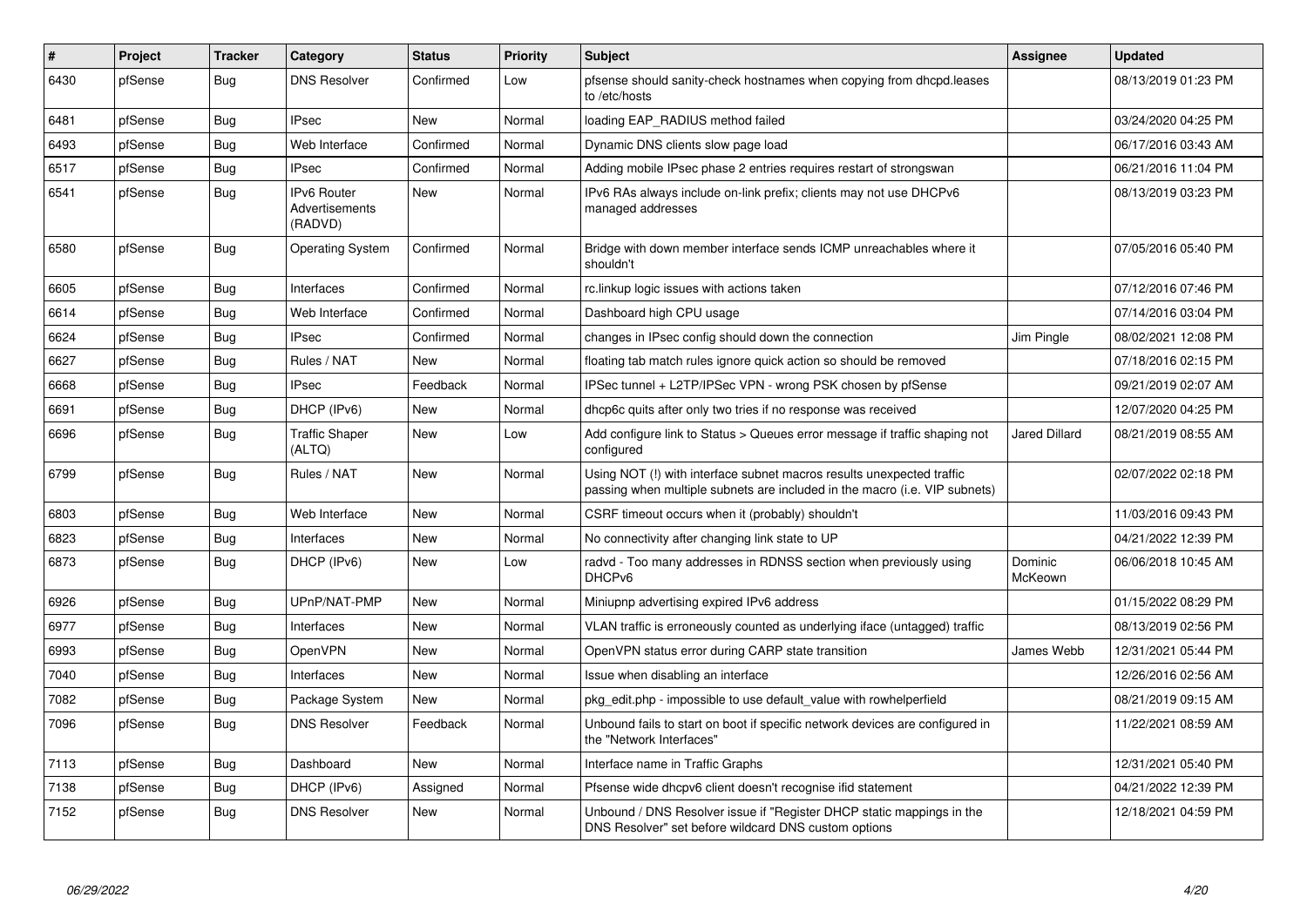| $\vert$ # | Project | <b>Tracker</b> | Category                                        | <b>Status</b> | <b>Priority</b> | <b>Subject</b>                                                                                                   | <b>Assignee</b>      | <b>Updated</b>      |
|-----------|---------|----------------|-------------------------------------------------|---------------|-----------------|------------------------------------------------------------------------------------------------------------------|----------------------|---------------------|
| 7172      | pfSense | Bug            | DHCP (IPv4)                                     | New           | Normal          | Sorting by hostname in Services > DHCP Server > LAN should be "natural"<br>(alphanumeric friendly)               |                      | 08/20/2019 03:47 PM |
| 7195      | pfSense | Bug            | Package System                                  | New           | Normal          | pkg_edit.php - <checkenablefields> tag has no effect on fields other than<br/>checkbox/input</checkenablefields> |                      | 08/21/2019 09:15 AM |
| 7235      | pfSense | <b>Bug</b>     | <b>IPsec</b>                                    | New           | Normal          | 4860 has not got significant IPsec performance rising with enabled HW<br>acceleration                            | Luiz Souza           | 12/18/2021 04:32 PM |
| 7238      | pfSense | Bug            | Web Interface                                   | New           | Normal          | Menu layout broken when using "Hostname in Menu" with long hostnames                                             |                      | 02/21/2017 07:01 AM |
| 7286      | pfSense | Bug            | OpenVPN                                         | Incomplete    | Normal          | OpenVPN client is unreliable when you have multiple tunnels                                                      |                      | 08/19/2019 03:28 PM |
| 7289      | pfSense | <b>Bug</b>     | Certificates                                    | New           | Low             | Generating 4096bit Certificate                                                                                   |                      | 08/14/2019 09:56 AM |
| 7303      | pfSense | Bug            | <b>IPv6 Router</b><br>Advertisements<br>(RADVD) | New           | Normal          | ipv6 connectivity lost on pfSense reboot                                                                         |                      | 08/20/2019 12:23 PM |
| 7314      | pfSense | Bug            | <b>RRD Graphs</b>                               | <b>New</b>    | Low             | Discrepancy in ntp monitoring view                                                                               |                      | 02/24/2017 08:37 PM |
| 7329      | pfSense | Bug            | <b>DNS Forwarder</b>                            | New           | Low             | <b>DHCP Not Updating DNS</b>                                                                                     |                      | 01/21/2022 09:16 PM |
| 7352      | pfSense | <b>Bug</b>     | Routing                                         | New           | Normal          | pfSense IPv6 static route is dumped after a WAN flap                                                             |                      | 01/20/2022 09:35 AM |
| 7373      | pfSense | Bug            | Rules / NAT                                     | <b>New</b>    | Normal          | Firewall schedules GUI needs to be redone from scratch                                                           |                      | 08/21/2019 08:56 AM |
| 7387      | pfSense | <b>Bug</b>     | Dashboard                                       | New           | Low             | New Traffic Graph in dashboard resets inverted view to normal view                                               | Jared Dillard        | 12/11/2021 08:14 PM |
| 7389      | pfSense | <b>Bug</b>     | <b>Traffic Shaper</b><br>(Limiters)             | In Progress   | Normal          | Limiter does not work with transparent proxy                                                                     | Luiz Souza           | 02/01/2021 03:31 PM |
| 7400      | pfSense | Bug            | <b>Traffic Graphs</b>                           | Assigned      | Normal          | Traffic Graphs show bad data on 2.3.3 1                                                                          | <b>Jared Dillard</b> | 12/31/2021 05:47 PM |
| 7402      | pfSense | <b>Bug</b>     | Web Interface                                   | New           | Normal          | Inconsistent use of htmlentities validation checks                                                               |                      | 03/21/2017 08:58 AM |
| 7420      | pfSense | <b>Bug</b>     | IPsec                                           | New           | Normal          | ipsec status freezing                                                                                            |                      | 02/13/2020 09:09 AM |
| 7430      | pfSense | <b>Bug</b>     | Interfaces                                      | New           | Normal          | pfsense-utils.inc - where_is_ipaddr_configured() should account for<br>loopback interface                        |                      | 08/13/2019 03:48 PM |
| 7476      | pfSense | Bug            | Logging                                         | New           | Normal          | Dirty buffer used to build log messages?                                                                         |                      | 04/17/2017 09:51 PM |
| 7551      | pfSense | Bug            | Rules / NAT                                     | New           | Normal          | Dynamic IPsec endpoints not added to rule set after WAN down/up                                                  |                      | 05/16/2017 02:26 PM |
| 7553      | pfSense | <b>Bug</b>     | <b>Captive Portal</b>                           | Confirmed     | Very Low        | Captive portal on a parent interface blocks traffic on VLAN interfaces too                                       |                      | 08/19/2018 03:15 PM |
| 7589      | pfSense | <b>Bug</b>     | Diagnostics                                     | New           | Normal          | diag_edit.php old print_info_box                                                                                 |                      | 05/20/2017 05:02 PM |
| 7590      | pfSense | Bug            | Diagnostics                                     | <b>New</b>    | Normal          | diag edit do not save when nothing to sae (in directory browse view)                                             |                      | 05/20/2017 05:04 PM |
| 7648      | pfSense | <b>Bug</b>     | CARP                                            | New           | Very Low        | SPAN ports on an interface renders CARP HA inoperative                                                           |                      | 06/14/2017 09:19 PM |
| 7665      | pfSense | Bug            | Aliases / Tables                                | New           | Normal          | Host range validation for Aliases is not strict enough                                                           |                      | 08/21/2019 11:01 AM |
| 7730      | pfSense | Bug            | Interfaces                                      | New           | High            | 2.3.4 1 greX: loop detected when hit save on filter rules or interfaces                                          |                      | 07/27/2017 08:16 AM |
| 7734      | pfSense | Bug            | DHCP (IPv6)                                     | New           | Normal          | Using opton ia pd0 does not renew prefix and prefix get dropped                                                  |                      | 07/31/2017 03:46 AM |
| 7737      | pfSense | <b>Bug</b>     | <b>IPv6 Router</b><br>Advertisements<br>(RADVD) | New           | Normal          | radvd error message                                                                                              |                      | 08/13/2019 09:41 AM |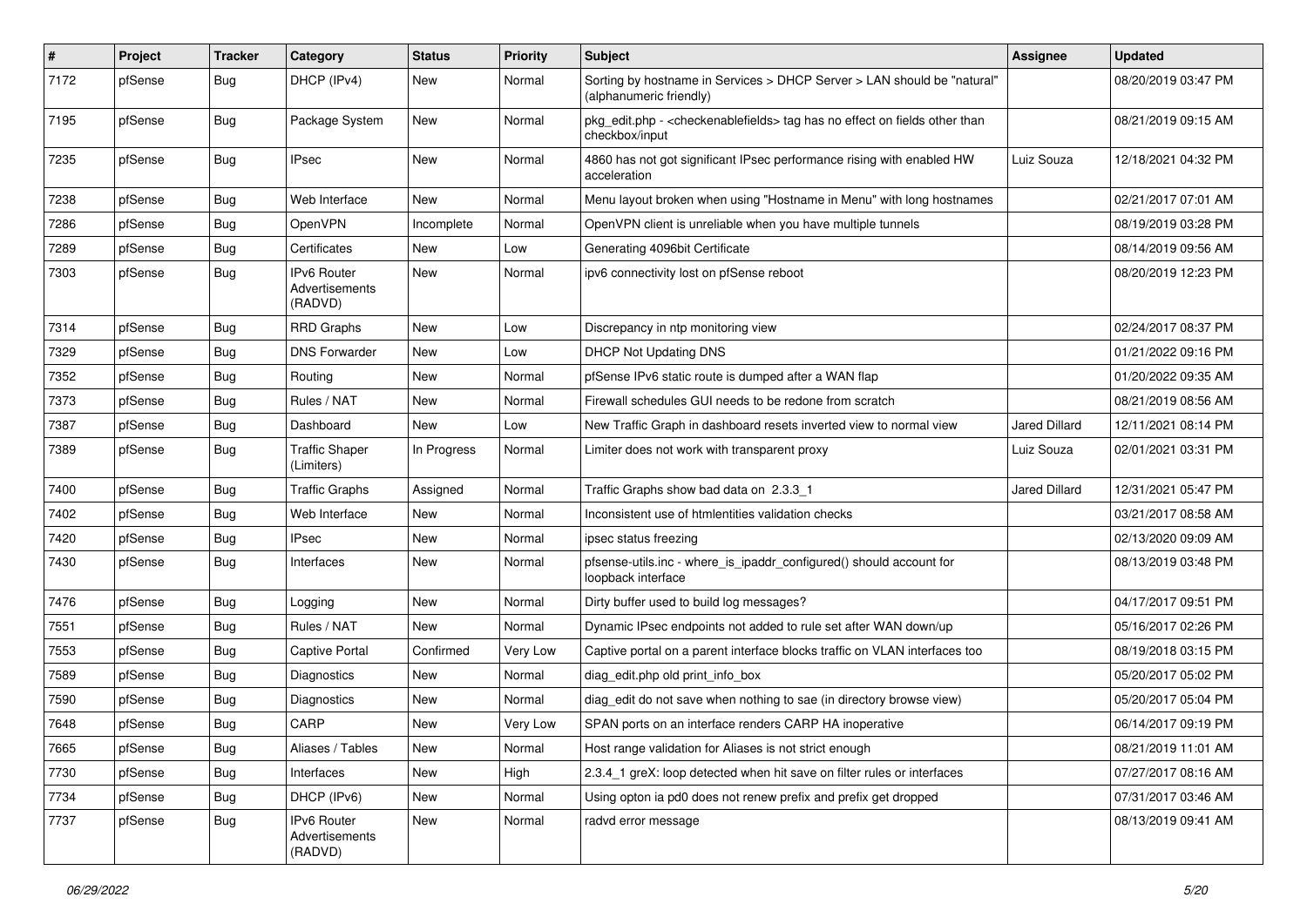| #    | Project | <b>Tracker</b> | Category                            | <b>Status</b>                 | <b>Priority</b> | <b>Subject</b>                                                                                                                    | Assignee          | <b>Updated</b>      |
|------|---------|----------------|-------------------------------------|-------------------------------|-----------------|-----------------------------------------------------------------------------------------------------------------------------------|-------------------|---------------------|
| 7757 | pfSense | Bug            | Backup / Restore                    | New                           | Normal          | Auto Config Backup fails to upload unless Default Gateway is up                                                                   |                   | 08/16/2019 12:47 PM |
| 7779 | pfSense | Bug            | OpenVPN                             | <b>New</b>                    | Normal          | Traffic crossing a site-to-site OpenVPN tunnel fails to fragment.                                                                 |                   | 06/02/2021 08:26 AM |
| 7788 | pfSense | Bug            | Dashboard                           | New                           | Low             | Irregular updating of widgets like cpu/uptime on system widget.                                                                   |                   | 08/21/2019 09:03 AM |
| 7821 | pfSense | Bug            | DHCP (IPv6)                         | New                           | Normal          | GIF does not support broadcast                                                                                                    |                   | 08/29/2017 10:50 AM |
| 7848 | pfSense | Bug            | Diagnostics                         | <b>New</b>                    | Low             | NDP Table Sort by Expiration Error                                                                                                |                   | 08/26/2019 02:56 PM |
| 7857 | pfSense | Bug            | Dashboard                           | New                           | Very Low        | Interfaces Widget U/I fails to wrap IPV6 addresses when the string is too<br>wide for the widget                                  |                   | 08/13/2019 09:15 AM |
| 7863 | pfSense | Bug            | User Manager /<br>Privileges        | New                           | Normal          | The "WebCfg - All pages" permission inclueds the "User - System: Shell<br>account access" even though that is not a WebCofg page. |                   | 09/16/2017 05:13 AM |
| 7899 | pfSense | Bug            | <b>Traffic Shaper</b><br>(ALTQ)     | <b>New</b>                    | Normal          | a floating 'match' rule on LAN does not put traffic from a broswer on a<br>clientpc into a shaper queue                           |                   | 09/28/2017 09:16 AM |
| 7943 | pfSense | Bug            | Web Interface                       | <b>New</b>                    | Normal          | CSS Overflow Fix for Drop Down Menus in webConfigurator                                                                           |                   | 11/21/2020 02:54 PM |
| 7964 | pfSense | Bug            | Multi-WAN                           | <b>New</b>                    | Normal          | Restart openvpn on gateway switching                                                                                              |                   | 08/19/2019 12:35 PM |
| 7977 | pfSense | Bug            | Translations                        | New                           | Normal          | English text shown in stead of translated text (Routing - Gateway groups -<br>edit)                                               |                   | 08/21/2019 11:28 AM |
| 7986 | pfSense | Bug            | Wireless                            | <b>New</b>                    | Normal          | WLAN card no longer properly initialized under 2.4.0                                                                              |                   | 06/19/2020 08:08 AM |
| 7996 | pfSense | Bug            | Web Interface                       | <b>Pull Request</b><br>Review | Very Low        | Unnecessary link tag in login page                                                                                                | Marcos<br>Mendoza | 06/28/2022 12:01 PM |
| 8004 | pfSense | Bug            | <b>NAT Reflection</b>               | New                           | Normal          | Error notice for a deleted NAT that had a RULE or an existing NAT which is<br>claimed to have no NAT port                         |                   | 10/24/2017 06:39 PM |
| 8013 | pfSense | Bug            | <b>IPsec</b>                        | <b>New</b>                    | Normal          | IPsec MSS clamping value shared for IPv4 and IPv6                                                                                 | Luiz Souza        | 10/28/2021 01:37 PM |
| 8050 | pfSense | <b>Bug</b>     | Interfaces                          | New                           | High            | Enabling bridge while interfaces have link freezes console                                                                        |                   | 11/03/2017 04:38 PM |
| 8066 | pfSense | Bug            | Routing                             | New                           | Normal          | Static routes not applied when they go out a interface using carp                                                                 |                   | 11/08/2017 02:04 AM |
| 8072 | pfSense | Bug            | <b>Traffic Shaper</b><br>(Limiters) | New                           | Normal          | Limiter / Queue mask issues?                                                                                                      | Ivor Kreso        | 11/08/2017 07:56 PM |
| 8073 | pfSense | Bug            | <b>IPsec</b>                        | <b>New</b>                    | Normal          | Traffic inexplicably not going through IPSEC despite (in theory) matching<br><b>SPs</b>                                           |                   | 11/09/2017 02:51 AM |
| 8076 | pfSense | Bug            | Backup / Restore                    | New                           | Normal          | User can easily apply an unusable interface configuration after restore                                                           |                   | 08/14/2019 10:52 AM |
| 8087 | pfSense | Bug            | Authentication                      | <b>New</b>                    | Normal          | Provide Calling-Station-ID to RADIUS backed VPN connections                                                                       |                   | 06/06/2020 05:36 AM |
| 8089 | pfSense | Bug            | Interfaces                          | New                           | High            | VLAN page breaks after config restore to new hardware.                                                                            |                   | 11/21/2017 01:38 PM |
| 8095 | pfSense | <b>Bug</b>     | Translations                        | New                           | Normal          | Unescaped simple quotes break JavaScript features when the French<br>translation is enabled                                       |                   | 08/21/2019 09:06 AM |
| 8100 | pfSense | <b>Bug</b>     | CARP                                | New                           | Normal          | pfsync Initially Deletes States on Primary for Connections Established<br>through Secondary                                       | Luiz Souza        | 02/08/2022 12:59 PM |
| 8113 | pfSense | Bug            | Interfaces                          | New                           | Normal          | MTU setting on bridge, openypn clients janored                                                                                    |                   | 12/31/2021 05:55 PM |
| 8122 | pfSense | Bug            | OpenVPN                             | New                           | Normal          | openvpn client is unable to use OTP (temporary) passwords                                                                         |                   | 04/16/2018 09:28 AM |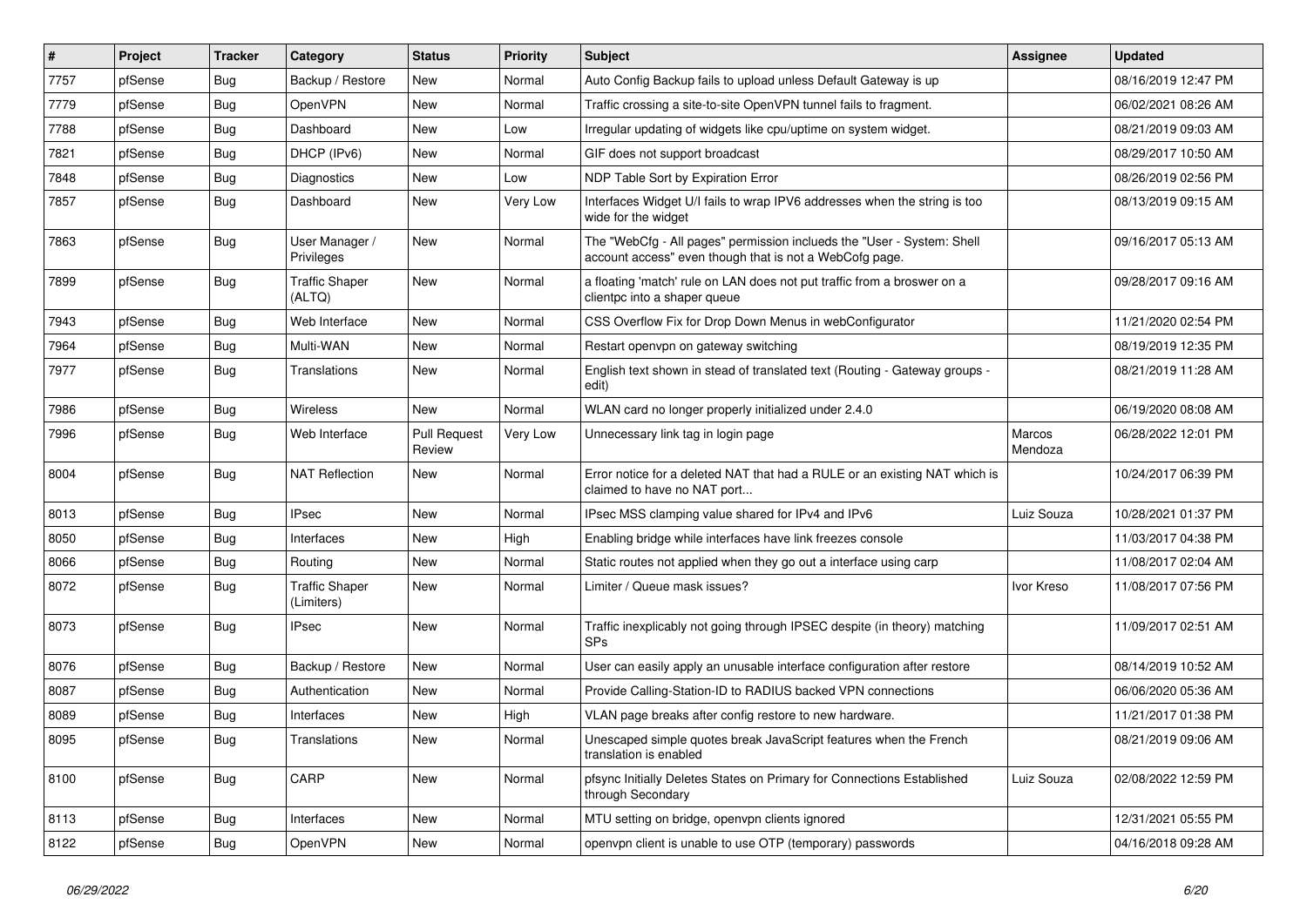| #    | Project | <b>Tracker</b> | Category                        | <b>Status</b> | Priority | <b>Subject</b>                                                                                                                                                                | Assignee       | <b>Updated</b>      |
|------|---------|----------------|---------------------------------|---------------|----------|-------------------------------------------------------------------------------------------------------------------------------------------------------------------------------|----------------|---------------------|
| 8130 | pfSense | Bug            | <b>Traffic Graphs</b>           | New           | Normal   | Status - Monitoring - Area chart displays traffic data differently than Line or<br>Bar charts                                                                                 |                | 11/26/2017 01:40 PM |
| 8157 | pfSense | Bug            | Dashboard                       | New           | Very Low | Traffic Graph clutter from time to time                                                                                                                                       |                | 12/03/2017 06:40 AM |
| 8158 | pfSense | Bug            | Interfaces                      | <b>New</b>    | High     | IPv6 Track Interface issue with more than one WAN-Gateway and a<br>number of internal interfaces at least track interface from one interface<br>does not work on regular base |                | 12/03/2017 09:00 AM |
| 8176 | pfSense | Bug            | Package System                  | <b>New</b>    | Normal   | ./schema/packages.dtd -- referenced in *xml, but missing?                                                                                                                     |                | 12/09/2017 06:52 PM |
| 8177 | pfSense | Bug            | Package System                  | <b>New</b>    | Normal   | /xsl/package.xsl" is referenced in package XML files but not on the firewall                                                                                                  |                | 08/14/2019 09:56 AM |
| 8179 | pfSense | <b>Bug</b>     | DHCP (IPv4)                     | Feedback      | Normal   | Incorrect reverse DNS zone in DHCP server config for non-octet-aligned<br>subnet mask                                                                                         | Renato Botelho | 02/09/2022 11:17 PM |
| 8192 | pfSense | Bug            | Gateway Monitoring              | New           | Low      | dpinger - Change in ISP link-local IPv6 address drops connectivity                                                                                                            | Luiz Souza     | 11/05/2020 07:31 AM |
| 8207 | pfSense | <b>Bug</b>     | <b>Operating System</b>         | New           | Normal   | 2.4 cannot boot as a Xen VM with more than 7 NICs                                                                                                                             |                | 06/25/2022 05:42 PM |
| 8233 | pfSense | Bug            | <b>NAT Reflection</b>           | <b>New</b>    | Very Low | NAT reflection back to originating host broken when using FQDN-based IP<br>aliases                                                                                            |                | 08/21/2019 10:53 AM |
| 8263 | pfSense | Bug            | <b>Traffic Shaper</b><br>(ALTQ) | <b>New</b>    | Normal   | Cannot create a nonlinear `Link Share` service curve because of: "the sum<br>of the child bandwidth higher than parent"                                                       |                | 11/05/2020 07:31 AM |
| 8285 | pfSense | Bug            | Web Interface                   | <b>New</b>    | Normal   | Actions on stale data may result in catastrophic results                                                                                                                      |                | 01/16/2018 08:08 PM |
| 8313 | pfSense | Bug            | <b>Notifications</b>            | <b>New</b>    | Normal   | STARTTLS auto detection not working                                                                                                                                           |                | 04/21/2022 12:39 PM |
| 8324 | pfSense | Bug            | Hardware / Drivers              | <b>New</b>    | Normal   | bxe cards require promisc for OSPF                                                                                                                                            | Luiz Souza     | 05/25/2020 03:19 PM |
| 8325 | pfSense | Bug            | UPnP/NAT-PMP                    | New           | Normal   | UPnP not available for pppoe-Clients                                                                                                                                          |                | 11/15/2020 10:33 AM |
| 8335 | pfSense | Bug            | <b>LAGG Interfaces</b>          | <b>New</b>    | Normal   | System hang with LACP downlink to UniFi switch                                                                                                                                |                | 08/21/2019 11:18 AM |
| 8343 | pfSense | Bug            | Gateways                        | New           | Normal   | Gateway Routes (Default Routes) not removed in Kernel when removed<br>from GUI                                                                                                |                | 05/14/2020 01:22 AM |
| 8380 | pfSense | Bug            | OpenVPN                         | <b>New</b>    | Normal   | OpenVPN RADIUS password length is not constant                                                                                                                                | Jim Pingle     | 07/17/2020 11:46 AM |
| 8401 | pfSense | Bug            | Installer                       | New           | Normal   | Issues related to keys representing alphabetic characters specific to<br>Scandinavian languages and to some other keys.                                                       |                | 03/30/2018 11:06 AM |
| 8406 | pfSense | Bug            | <b>Dynamic DNS</b>              | <b>New</b>    | Normal   | DDNS IPV6 Cloudflare Client does not detect PPOE address                                                                                                                      |                | 03/31/2018 11:56 AM |
| 8419 | pfSense | Bug            | Web Interface                   | New           | Normal   | webgui, when menubar is fixed to the top of the screen, the last items of<br>long menus cannot be seen/used.                                                                  |                | 07/19/2018 03:10 PM |
| 8432 | pfSense | Bug            | Dynamic DNS                     | New           | Normal   | Dynamic DNS Client gives an error that it can't find IPv6 address when<br>WAN interface is a LAGG                                                                             |                | 09/17/2020 05:23 AM |
| 8435 | pfSense | Bug            | Interfaces                      | New           | Normal   | DHCPv6 unusable in certain circumstances (US AT&T Fiber, etc.)                                                                                                                |                | 08/14/2019 10:52 AM |
| 8464 | pfSense | Bug            | Wireless                        | New           | Very Low | Wireless USB card does not connect to WiFi automatically after reboot/halt                                                                                                    |                | 06/19/2020 03:44 AM |
| 8500 | pfSense | Bug            | Dynamic DNS                     | New           | Low      | Incorrect categorization of status/info messages from phpDynDNS                                                                                                               |                | 08/16/2019 12:50 PM |
| 8502 | pfSense | Bug            | Web Interface                   | Confirmed     | Low      | main (top) menu items do not drop down in some cases                                                                                                                          |                | 07/06/2020 02:39 PM |
| 8512 | pfSense | <b>Bug</b>     | PPP Interfaces                  | New           | Normal   | PPPoE reconnect fails after interface flap                                                                                                                                    |                | 08/20/2019 10:06 AM |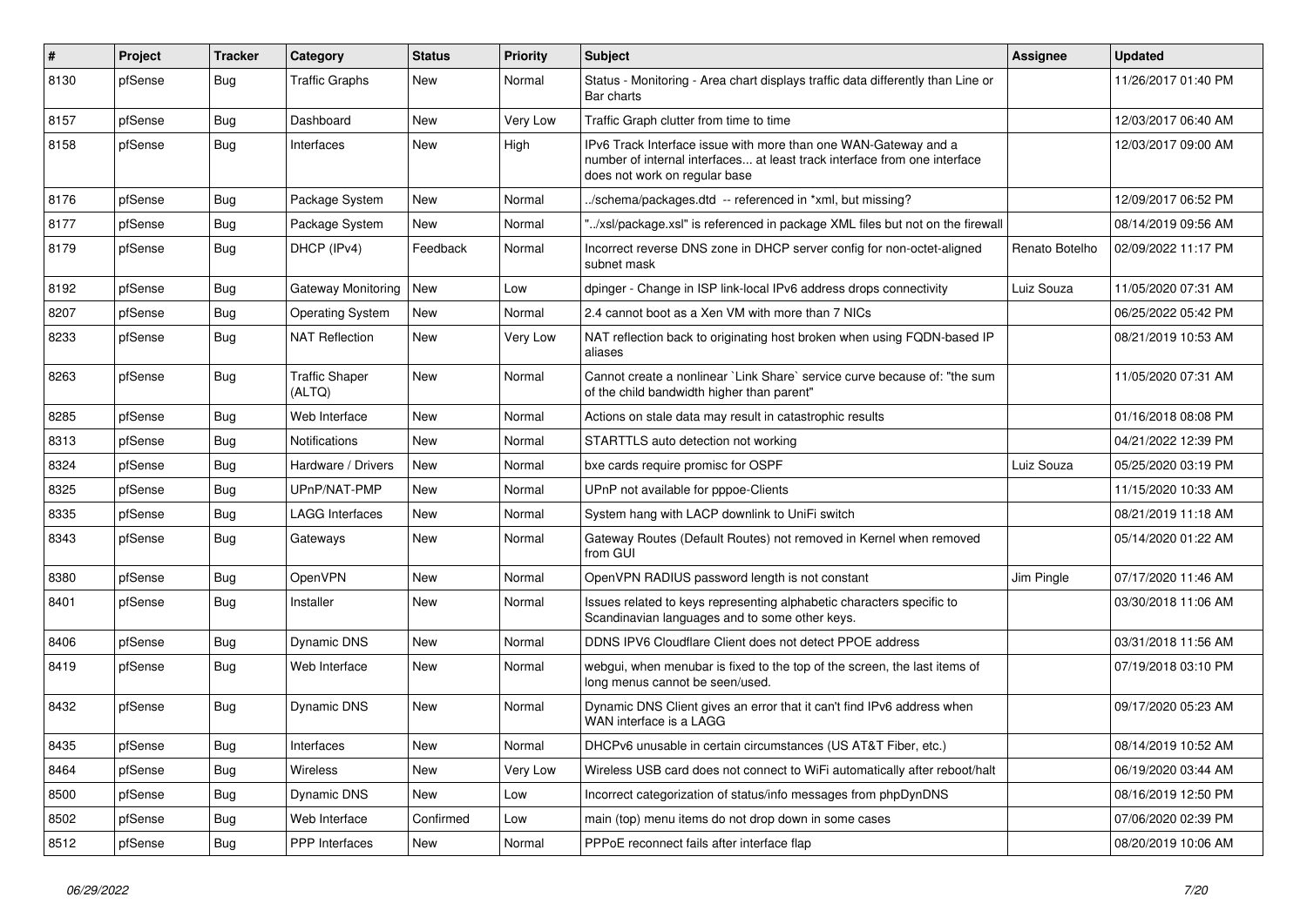| #    | Project | <b>Tracker</b> | Category                                        | <b>Status</b> | <b>Priority</b> | <b>Subject</b>                                                                                                               | <b>Assignee</b> | <b>Updated</b>      |
|------|---------|----------------|-------------------------------------------------|---------------|-----------------|------------------------------------------------------------------------------------------------------------------------------|-----------------|---------------------|
| 8526 | pfSense | Bug            | Interfaces                                      | New           | Normal          | DHCP client ignores server replies when 802.1q tagging is used                                                               |                 | 08/14/2019 10:52 AM |
| 8566 | pfSense | Bug            | CARP                                            | <b>New</b>    | Normal          | Wrong IPv6 source in NS request in case using of IPv6 alias                                                                  |                 | 06/12/2018 01:26 PM |
| 8567 | pfSense | Bug            | CARP                                            | New           | Normal          | Using IPv6 VIP alias for services may affect CARP IPv6 VIP work                                                              |                 | 06/12/2018 01:26 PM |
| 8570 | pfSense | Bug            | <b>XML Parser</b>                               | New           | Normal          | Empty (dn)shaper config gets populated with newline                                                                          |                 | 08/20/2019 02:45 PM |
| 8576 | pfSense | Bug            | Rules / NAT                                     | Feedback      | Low             | pfSense stops passing traffic after some time when using Outbound NAT<br>pool w/ Sticky Address                              |                 | 10/28/2021 01:47 PM |
| 8611 | pfSense | Bug            | Interfaces                                      | In Progress   | Normal          | unable to receive IPv6 RA's on SG-1000, default route lost                                                                   | Luiz Souza      | 02/01/2021 03:31 PM |
| 8614 | pfSense | <b>Bug</b>     | DHCP (IPv4)                                     | New           | Normal          | Cannot remove Additional BOOTP/DHCP Options                                                                                  |                 | 08/21/2019 09:15 AM |
| 8686 | pfSense | Bug            | <b>IPsec</b>                                    | <b>New</b>    | Normal          | IPsec VTI: Assigned interface firewall rules are never parsed                                                                |                 | 02/10/2021 12:15 PM |
| 8711 | pfSense | Bug            | <b>IGMP Proxy</b>                               | <b>New</b>    | Normal          | igmpproxy with PPPoE Interfaces                                                                                              |                 | 07/28/2018 09:21 AM |
| 8770 | pfSense | Bug            | Interfaces                                      | New           | Normal          | QinQ interfaces always show as active                                                                                        |                 | 02/01/2020 09:47 AM |
| 8804 | pfSense | Bug            | <b>PPP</b> Interfaces                           | New           | Normal          | Netgate SG-1000 PPPoE Keepalives not prioritized, internet drops                                                             |                 | 08/20/2019 10:06 AM |
| 8815 | pfSense | Bug            | Interfaces                                      | New           | Normal          | IP addresses are removed from interfaces when link is lost and either IPv4<br>or IPv6 is dynamic                             | Luiz Souza      | 07/21/2021 07:49 AM |
| 8820 | pfSense | Bug            | Rules / NAT                                     | <b>New</b>    | Low             | System/Advanced/Misc - "Do not kill connections when schedule expires"<br>UN-checked still leaves existing connections open. |                 | 07/28/2020 10:59 AM |
| 8831 | pfSense | Bug            | <b>IPv6 Router</b><br>Advertisements<br>(RADVD) | <b>New</b>    | Very High       | Radvd causes latency spikes                                                                                                  |                 | 04/19/2021 04:51 AM |
| 8846 | pfSense | Bug            | Gateways                                        | <b>New</b>    | Low             | Misleading gateway error message adding/editing static routes using a<br>disabled interface                                  |                 | 08/21/2019 11:29 AM |
| 8882 | pfSense | Bug            | Interfaces                                      | Incomplete    | Normal          | Interface assignments lost on reboot                                                                                         |                 | 02/17/2022 02:24 PM |
| 8963 | pfSense | Bug            | <b>Traffic Shaper</b><br>(Limiters)             | New           | Normal          | 2.4.4 Limiters don't work after CARP fail-over                                                                               |                 | 12/10/2018 06:40 AM |
| 8964 | pfSense | Bug            | <b>IPsec</b>                                    | New           | High            | IPsec async cryptography advanced setting - TCP traffic not passing<br>through                                               | Luiz Souza      | 12/08/2020 12:09 PM |
| 9024 | pfSense | Bug            | <b>Traffic Shaper</b><br>(Limiters)             | Feedback      | Normal          | Ping packet loss under load when using limiters                                                                              |                 | 05/12/2022 11:55 AM |
| 9035 | pfSense | Bug            | Rules / NAT                                     | <b>New</b>    | Normal          | Inactive Interfaces are Hidden in Firewall Rules                                                                             |                 | 08/14/2019 12:39 PM |
| 9037 | pfSense | <b>Bug</b>     | <b>DNS Resolver</b>                             | New           | Normal          | Unbound not logging to syslog after reboot                                                                                   |                 | 10/12/2018 05:09 AM |
| 9087 | pfSense | <b>Bug</b>     | <b>Traffic Graphs</b>                           | New           | Normal          | Traffic Graph Widget Legend Not Updating                                                                                     |                 | 08/14/2019 12:38 PM |
| 9094 | pfSense | Bug            | Hardware / Drivers                              | Assigned      | Normal          | MBT console settings are not forced to video console                                                                         |                 | 11/07/2018 10:23 AM |
| 9101 | pfSense | Bug            | <b>Traffic Graphs</b>                           | New           | Normal          | Traffic Graphs/Dashboard Slows Downloads Being Performed by the Same<br>Firefox Browser                                      |                 | 08/21/2019 09:18 AM |
| 9123 | pfSense | Bug            | Interfaces                                      | Feedback      | Very High       | Adding/configuring vlan on ixl-devices causes ag add macvlan err -53,<br>aq_error 14                                         | Luiz Souza      | 05/16/2022 07:57 AM |
| 9136 | pfSense | <b>Bug</b>     | DHCP (IPv6)                                     | New           | High            | IPv6 Tracking Interfaces Lose IPv6 Address in Certain Cases                                                                  |                 | 04/21/2022 12:39 PM |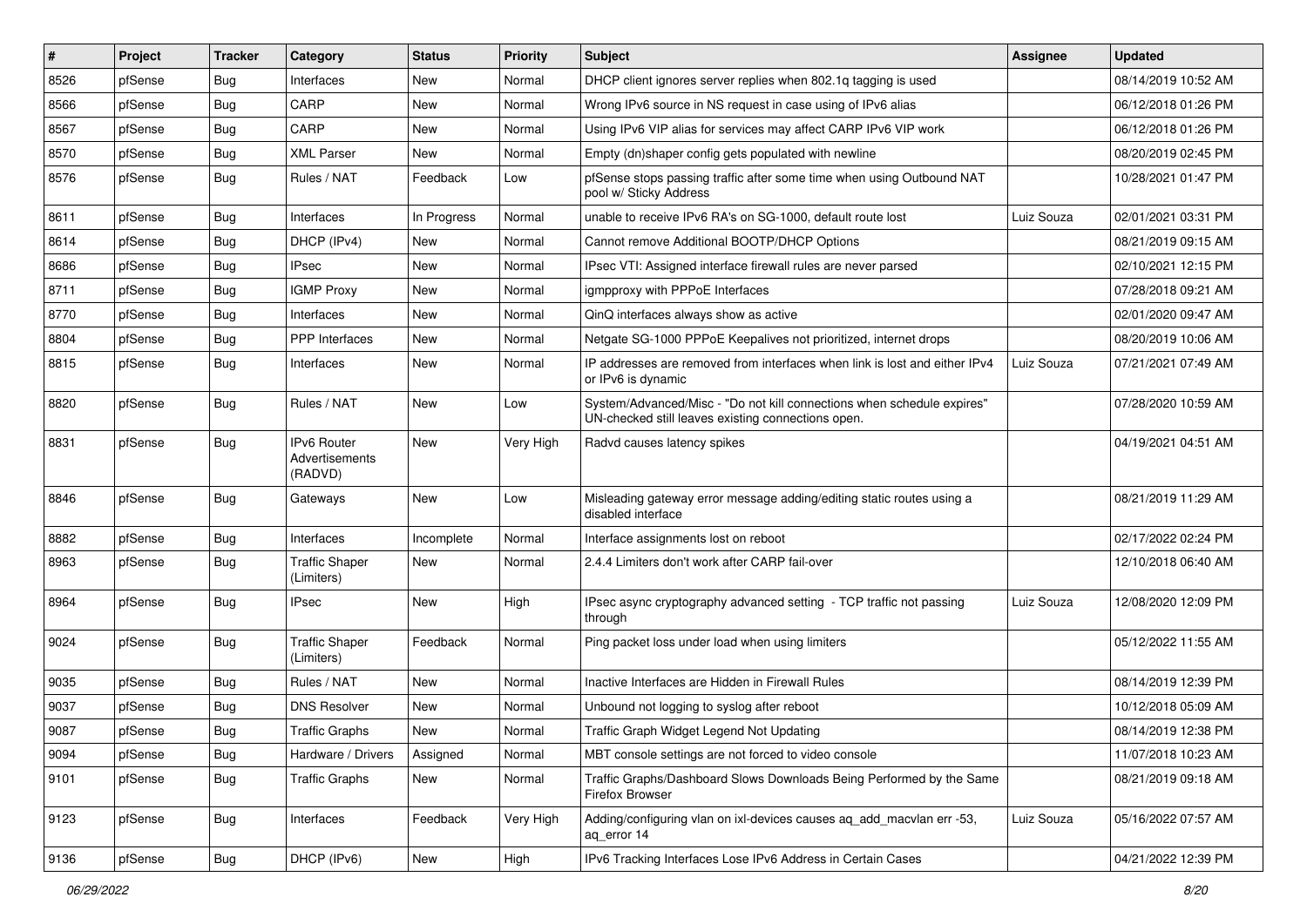| ∦    | Project | <b>Tracker</b> | Category                     | <b>Status</b> | <b>Priority</b> | <b>Subject</b>                                                                                                       | <b>Assignee</b>       | <b>Updated</b>      |
|------|---------|----------------|------------------------------|---------------|-----------------|----------------------------------------------------------------------------------------------------------------------|-----------------------|---------------------|
| 9140 | pfSense | Bug            | Logging                      | New           | Very Low        | Unexpected rule can be displayed when looking up filter log entry with<br>multiple matching rules                    |                       | 08/19/2019 02:56 PM |
| 9149 | pfSense | Bug            | Package System               | New           | Low             | Continued issues with /tmp and /var in RAM on 2.4                                                                    |                       | 11/24/2018 11:56 AM |
| 9167 | pfSense | <b>Bug</b>     | Rules / NAT                  | New           | Normal          | Some Important ICMPv6 Traffic Not Allowed by Default Rules                                                           |                       | 08/14/2019 01:00 PM |
| 9179 | pfSense | Bug            | <b>NAT Reflection</b>        | <b>New</b>    | Normal          | NAT reflection fix implemented for #8604 is causing WebUI and XMLRPC to<br>fail on slave                             |                       | 03/27/2020 08:01 PM |
| 9183 | pfSense | Bug            | <b>LAGG Interfaces</b>       | New           | Very Low        | OpenVPN Lagg Interface not working after restart or new start                                                        |                       | 08/21/2019 11:17 AM |
| 9192 | pfSense | <b>Bug</b>     | PPP Interfaces               | <b>New</b>    | Normal          | PPPoE daemon selects wrong interface                                                                                 |                       | 08/20/2019 10:05 AM |
| 9241 | pfSense | <b>Bug</b>     | Interfaces                   | New           | Normal          | Ethernet link cycles up/down if "auto-negotiate" is explicitly selected in<br>interface configuration                |                       | 12/31/2018 08:36 PM |
| 9295 | pfSense | Bug            | PPPoE Server                 | New           | Very High       | IPv6 PD does not work with PPPOE (Server & Client)                                                                   |                       | 05/15/2022 10:53 AM |
| 9296 | pfSense | <b>Bug</b>     | Aliases / Tables             | Confirmed     | Low             | Alias content is sometimes incomplete when mixing FQDN and IP address                                                | Reid Linnemann        | 06/18/2022 03:12 PM |
| 9338 | pfSense | <b>Bug</b>     | <b>IGMP Proxy</b>            | <b>New</b>    | Normal          | igmpproxy ignoring downstream vlan interface                                                                         |                       | 02/22/2019 03:48 AM |
| 9343 | pfSense | <b>Bug</b>     | DHCP (IPv4)                  | New           | Normal          | diag_arp.php times out with large DHCPD leases table                                                                 |                       | 08/14/2019 01:19 PM |
| 9344 | pfSense | <b>Bug</b>     | Translations                 | New           | Normal          | OpenVPN click NCP Algorithms will always go to DH Parameters website(in<br>Chinese-Taiwan)                           |                       | 10/21/2021 03:48 AM |
| 9349 | pfSense | Bug            | <b>IPsec</b>                 | Confirmed     | Normal          | IPSec service start/stop/restart fails after settings change                                                         | Markus<br>Stockhausen | 10/30/2020 01:33 PM |
| 9353 | pfSense | <b>Bug</b>     | Dashboard                    | New           | Low             | PHPSession errors from limited access to dashboard and widgets                                                       |                       | 10/06/2020 09:31 AM |
| 9384 | pfSense | <b>Bug</b>     | Interfaces                   | Confirmed     | Normal          | devd putting "\$" before variable contents when using single quotes                                                  |                       | 04/21/2022 12:39 PM |
| 9453 | pfSense | Bug            | <b>LAGG Interfaces</b>       | <b>New</b>    | Normal          | VLAN Interfaces on LAGG get orphaned at boot                                                                         |                       | 08/21/2019 11:16 AM |
| 9485 | pfSense | <b>Bug</b>     | User Manager /<br>Privileges | New           | Normal          | password match error on system_usermanager causes Group membership<br>to be reset.                                   |                       | 04/26/2019 08:52 AM |
| 9504 | pfSense | Bug            | Dynamic DNS                  | <b>New</b>    | Normal          | Multiple Dynamic DNS update notifications for the same interface, not<br>differentiated by the hostname              |                       | 05/07/2019 07:46 AM |
| 9566 | pfSense | <b>Bug</b>     | <b>Traffic Graphs</b>        | New           | Normal          | Traffic graph displays traffic incorrectly                                                                           |                       | 11/18/2019 07:54 AM |
| 9585 | pfSense | <b>Bug</b>     | Interfaces                   | New           | Normal          | 6RD: Unable to reach hosts on within same 6rd-domain                                                                 |                       | 08/14/2019 02:39 PM |
| 9626 | pfSense | <b>Bug</b>     | Web Interface                | New           | Normal          | When deny write permission is assigned to a user, there is no error<br>feedback if the user tries to write something |                       | 06/25/2022 05:41 PM |
| 9650 | pfSense | <b>Bug</b>     | Gateways                     | New           | Normal          | IPv6 connection drops (ir-)regular on Kabelvodafone (German cable ISP)                                               |                       | 07/27/2019 07:14 AM |
| 9654 | pfSense | <b>Bug</b>     | <b>DNS Resolver</b>          | New           | Normal          | After reboot, the DNS resolver must be restarted before it will advertise the<br>ipv6 DNS address of the router.     |                       | 11/20/2020 03:12 AM |
| 9664 | pfSense | Bug            | Dynamic DNS                  | New           | Normal          | DynDNS and Dual-wan problem with CloudFlare (works with No-Ip)                                                       |                       | 08/03/2019 10:00 AM |
| 9677 | pfSense | Bug            | Dashboard                    | New           | Normal          | Dashboard hangs when widget needs data from a remote host which is<br>down                                           |                       | 08/13/2019 09:15 AM |
| 9690 | pfSense | Bug            | Interfaces                   | New           | Normal          | Ethernet flow control should be disabled by default                                                                  |                       | 08/19/2019 06:45 PM |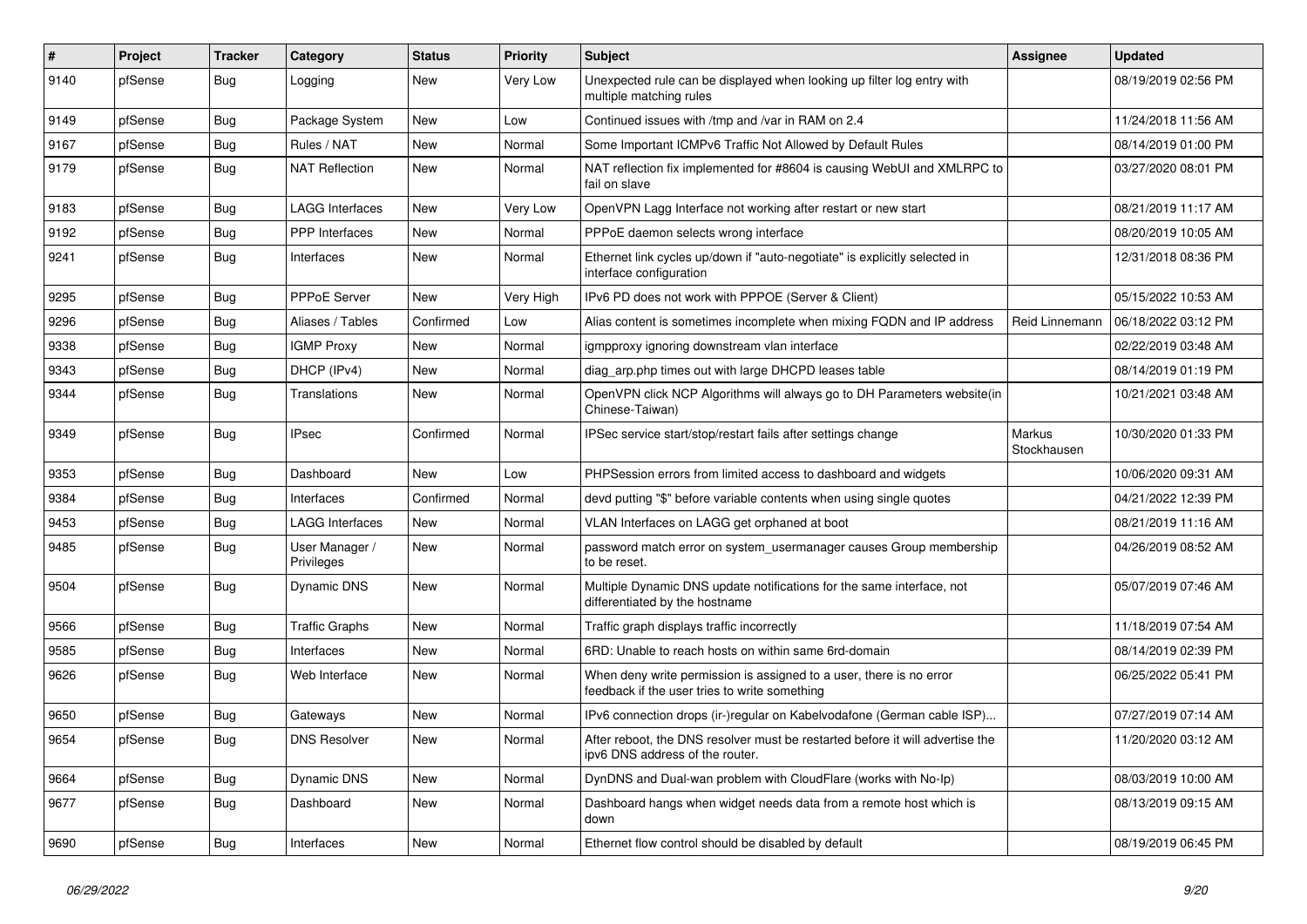| ∦     | Project | <b>Tracker</b> | Category                     | <b>Status</b> | <b>Priority</b> | <b>Subject</b>                                                                                                    | <b>Assignee</b> | <b>Updated</b>      |
|-------|---------|----------------|------------------------------|---------------|-----------------|-------------------------------------------------------------------------------------------------------------------|-----------------|---------------------|
| 9698  | pfSense | Bug            | <b>RRD Graphs</b>            | <b>New</b>    | Normal          | Monitoring graphs do not retain state after auto-refresh                                                          |                 | 08/26/2019 02:09 AM |
| 9737  | pfSense | Bug            | <b>Traffic Graphs</b>        | <b>New</b>    | Normal          | traffic-graphs.js shows incorrect units inside the chart                                                          |                 | 09/09/2019 06:35 AM |
| 9755  | pfSense | Bug            | Package System               | New           | Very Low        | package description wrong link<br>https://www.freshports.org/security/openvpn-client-export                       |                 | 09/13/2019 07:22 AM |
| 9805  | pfSense | Bug            | Dynamic DNS                  | <b>New</b>    | Normal          | dynDNS cloudflare multiple entries                                                                                |                 | 10/02/2019 04:51 PM |
| 9837  | pfSense | <b>Bug</b>     | Interfaces                   | <b>New</b>    | Very Low        | ipv6 is not completely disabled on the interfaces                                                                 |                 | 10/24/2019 01:16 AM |
| 9887  | pfSense | <b>Bug</b>     | Rules / NAT                  | New           | Low             | Rule separator positions change when deleting multiple rules                                                      |                 | 06/28/2022 12:01 PM |
| 9889  | pfSense | Bug            | Certificates                 | New           | Very Low        | CRL check for Intermediate CA CRLs fails                                                                          | Jim Pingle      | 11/08/2019 11:03 AM |
| 10000 | pfSense | <b>Bug</b>     | Dynamic DNS                  | <b>New</b>    | Normal          | Azure Dynamic DNS A and AAAA Records for Apex Zone                                                                |                 | 03/31/2020 09:03 AM |
| 10143 | pfSense | Bug            | <b>DNS Resolver</b>          | New           | Normal          | System hostname DNS entry is assigned to the wrong IP on multi-wan<br>setups                                      |                 | 12/31/2019 02:33 PM |
| 10150 | pfSense | Bug            | <b>IGMP Proxy</b>            | New           | Normal          | IGMP Proxy does not scale to hundreds of streams                                                                  |                 | 01/03/2020 02:56 AM |
| 10271 | pfSense | Bug            | Web Interface                | <b>New</b>    | Normal          | Large number of VLAN/LANs make "Interfaces" menu hard to access                                                   |                 | 02/20/2020 04:46 AM |
| 10277 | pfSense | <b>Bug</b>     | Web Interface                | New           | Normal          | Sorting the log entries does not use year value                                                                   |                 | 02/24/2020 07:46 AM |
| 10310 | pfSense | Bug            | Upgrade                      | New           | Normal          | Systems with low RAM and several packages may temporarily fail to load<br>large tables after an upgrade           |                 | 03/03/2020 07:55 AM |
| 10311 | pfSense | Bug            | OpenVPN                      | <b>New</b>    | Normal          | Too low net.link.ifqmaxlen causes packet drop under load when using<br>OpenVPN inside bridge interface under load |                 | 08/10/2021 03:10 AM |
| 10325 | pfSense | Bug            | <b>Notifications</b>         | New           | Normal          | System/Advanced/Notifications/E-Mail - SMTP Notification E-Mail auth<br>password Unexpected Bahaviour             |                 | 10/30/2020 08:17 AM |
| 10342 | pfSense | Bug            | <b>DNS Resolver</b>          | <b>New</b>    | Normal          | Unbound domain overrides stop resolving periodically. They only resume<br>after the service has been restarted.   |                 | 03/13/2020 10:35 AM |
| 10352 | pfSense | Bug            | Authentication               | New           | Very Low        | RADIUS authentication fails with MSCHAPv1 or MSCHAPv2 when<br>passwords contain international characters          |                 | 06/20/2022 04:04 PM |
| 10493 | pfSense | Bug            | IPsec                        | New           | Normal          | filter_get_vpns_list() issues                                                                                     |                 | 05/06/2020 01:07 AM |
| 10513 | pfSense | <b>Bug</b>     | Rules / NAT                  | New           | Normal          | State issues with policy routing and HA failover                                                                  |                 | 04/21/2022 12:39 PM |
| 10530 | pfSense | Bug            | Upgrade                      | New           | Normal          | Convert config version to be based on product version                                                             |                 | 04/21/2022 12:39 PM |
| 10544 | pfSense | <b>Bug</b>     | User Manager /<br>Privileges | New           | Normal          | It's not possible to add a user to group operator using the gui                                                   |                 | 04/21/2022 12:39 PM |
| 10577 | pfSense | <b>Bug</b>     | Hardware / Drivers           | Feedback      | Normal          | intel x553 (c3000 chipset) loading x520 driver                                                                    |                 | 05/28/2020 03:59 AM |
| 10584 | pfSense | <b>Bug</b>     | Hardware / Drivers           | New           | Normal          | SG-3100 with M.2: shutdown instead of reboot                                                                      |                 | 07/21/2020 03:08 AM |
| 10624 | pfSense | Bug            | <b>DNS Resolver</b>          | New           | Normal          | Unbound configuration memory leak with python module + register DHCP<br>leases active                             |                 | 02/26/2021 10:27 AM |
| 10671 | pfSense | Bug            | Operating System             | New           | Normal          | pfsense 2.4.5_1 does not boot on Gen2 2012R2 HyperV VM                                                            |                 | 05/09/2021 06:39 AM |
| 10690 | pfSense | Bug            | Installer                    | New           | Low             | Not possible to make UFS install on ZFS formatted drive                                                           |                 | 04/21/2022 12:39 PM |
| 10701 | pfSense | Bug            | Web Interface                | New           | Very Low        | Firewall Log too wide with Rule Description Column                                                                |                 | 06/25/2020 07:36 AM |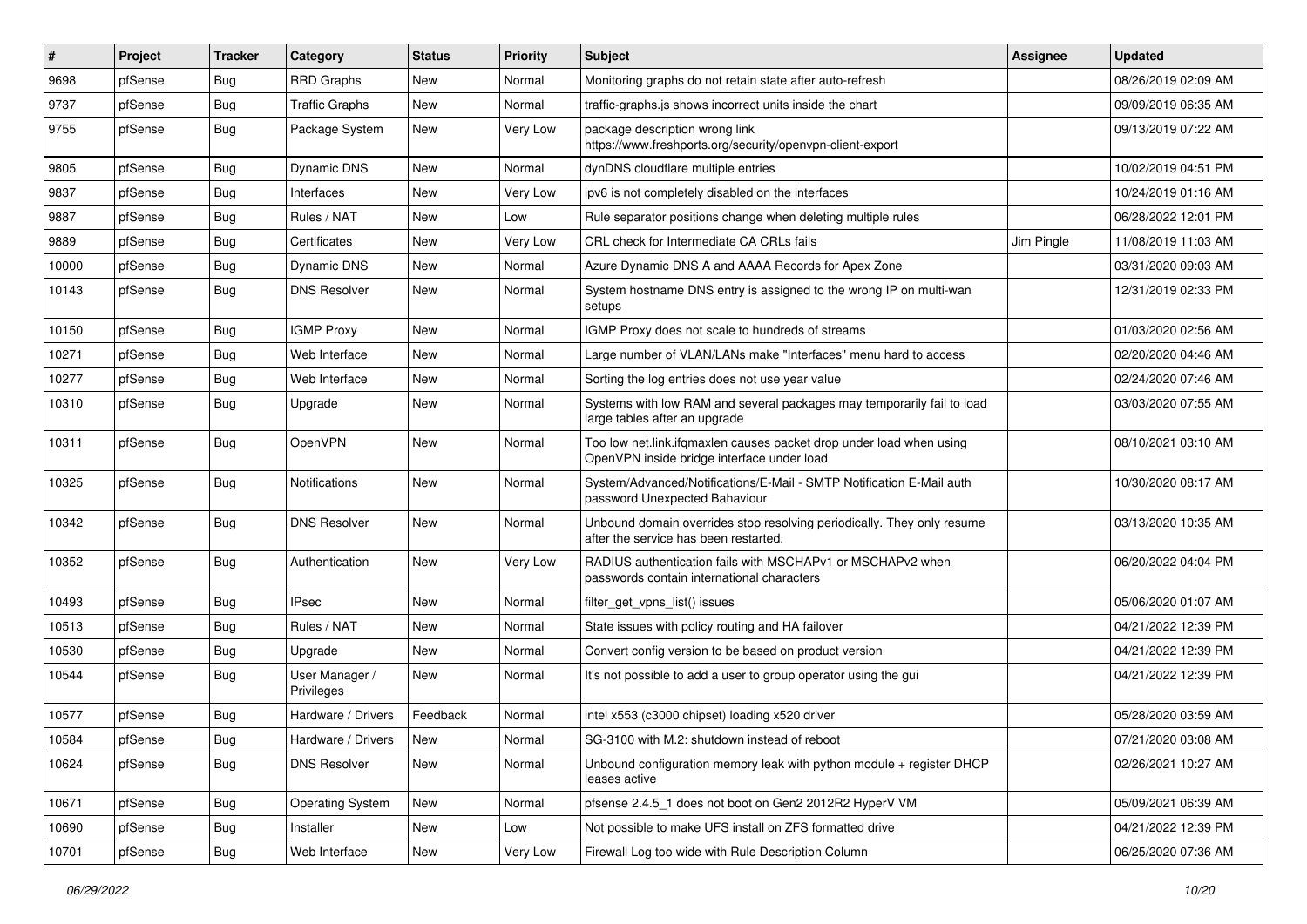| $\vert$ # | Project | <b>Tracker</b> | Category                            | <b>Status</b> | <b>Priority</b> | <b>Subject</b>                                                                                                   | <b>Assignee</b>      | <b>Updated</b>      |
|-----------|---------|----------------|-------------------------------------|---------------|-----------------|------------------------------------------------------------------------------------------------------------------|----------------------|---------------------|
| 10708     | pfSense | <b>Bug</b>     | Upgrade                             | New           | Normal          | ZFS bootpool boot symlink issue                                                                                  | Luiz Souza           | 03/08/2021 07:03 AM |
| 10712     | pfSense | Bug            | Rules / NAT                         | New           | Normal          | "default allow LAN IPv6 to any" rule does not work right after boot when<br>using IPv6 PD                        |                      | 06/30/2020 12:17 AM |
| 10714     | pfSense | Bug            | DHCP (IPv6)                         | <b>New</b>    | Normal          | radvd only gives out the prefix of the "first" IPv6 address of an interface                                      |                      | 10/06/2020 01:03 PM |
| 10715     | pfSense | Bug            | <b>DHCP Relay</b>                   | <b>New</b>    | Normal          | DHCPv6 relay always uses the "first" IPv6 address of an interface                                                |                      | 06/29/2020 05:01 AM |
| 10726     | pfSense | Bug            | Rules / NAT                         | <b>New</b>    | Normal          | Sticky-connections option is bugged - sticky-address cannot be redefined                                         |                      | 11/12/2020 10:12 AM |
| 10729     | pfSense | Bug            | Package System                      | New           | Normal          | Certificate verification failed for pkg.freebsd.org                                                              |                      | 07/05/2020 01:12 AM |
| 10765     | pfSense | Bug            | Authentication                      | <b>New</b>    | Normal          | Ampersands in Idap_extended_query are escaped twice                                                              |                      | 09/02/2020 07:55 AM |
| 10822     | pfSense | Bug            | DHCP (IPv6)                         | <b>New</b>    | Normal          | Deprecated IPv6 prefix won't be announced as deprecated to clients                                               |                      | 08/10/2020 09:23 AM |
| 10833     | pfSense | Bug            | Configuration<br>Backend            | <b>New</b>    | Normal          | unbound exits on configuration error when link status flaps on LAN interface                                     |                      | 08/13/2020 11:53 PM |
| 10875     | pfSense | Bug            | Gateways                            | <b>New</b>    | Normal          | PPP periodic reset does not fully restore gateway group round-robin<br>functionality                             | Luiz Souza           | 11/05/2020 07:44 AM |
| 10892     | pfSense | Bug            | Rules / NAT                         | New           | Low             | Large number of VLAN/LANs make floating rules are to read                                                        | <b>Jared Dillard</b> | 02/01/2021 03:29 PM |
| 10952     | pfSense | Bug            | Rules / NAT                         | New           | Low             | Inconsistency in Subnet Defaults Between Firewall Rules and Interface<br><b>Address Assignments</b>              |                      | 10/09/2020 12:50 PM |
| 10959     | pfSense | Bug            | <b>Traffic Graphs</b>               | Feedback      | Low             | Traffic graph stopped on interface used via netmap                                                               |                      | 02/22/2021 02:57 AM |
| 10980     | pfSense | Bug            | <b>Operating System</b>             | <b>New</b>    | Normal          | rc.local is executed at login by rc.initial, and not at boot time.                                               |                      | 10/19/2020 09:39 AM |
| 11091     | pfSense | Bug            | Interfaces                          | <b>New</b>    | Normal          | Interfaces set as disabled in the configuration have an UP status in the<br>operating system at boot             | Viktor Gurov         | 06/28/2022 12:01 PM |
| 11093     | pfSense | Bug            | Wireless                            | New           | Low             | ral(4) driver non-functional in arm64                                                                            |                      | 11/21/2020 10:45 AM |
| 11110     | pfSense | <b>Bug</b>     | Backup / Restore                    | New           | Normal          | Backup file should be checked before restoring a specific area                                                   |                      | 12/05/2020 02:50 PM |
| 11147     | pfSense | Bug            | Dynamic DNS                         | New           | Normal          | Domeneshop DynDNS IPv4 and IPv6                                                                                  |                      | 12/09/2020 11:47 PM |
| 11149     | pfSense | Bug            | <b>DHCP Relay</b>                   | <b>New</b>    | Normal          | DHCP relay won't start with DHCP server behind gateway                                                           |                      | 03/22/2021 05:13 AM |
| 11174     | pfSense | Bug            | <b>Traffic Shaper</b><br>(ALTQ)     | Feedback      | Normal          | Incorrect traffic shaping on pppoe interface                                                                     |                      | 12/21/2020 11:21 PM |
| 11177     | pfSense | Bug            | Dynamic DNS                         | <b>New</b>    | Normal          | DDNSv6 not using Check IP Services                                                                               |                      | 12/21/2020 05:02 AM |
| 11184     | pfSense | Bug            | FreeBSD                             | New           | Normal          | PF: State policy cannot be configurable                                                                          |                      | 02/09/2021 02:43 AM |
| 11192     | pfSense | Bug            | <b>Traffic Shaper</b><br>(Limiters) | Feedback      | Normal          | Using Limiters causes out of order packets within one TCP or UDP flow                                            |                      | 01/06/2021 12:09 AM |
| 11203     | pfSense | Bug            | Certificates                        | New           | Normal          | certificate manager very slow                                                                                    |                      | 12/31/2020 11:57 AM |
| 11232     | pfSense | Bug            | <b>Operating System</b>             | <b>New</b>    | Normal          | Fix pfSense_fsync                                                                                                |                      | 01/08/2021 08:53 AM |
| 11268     | pfSense | Bug            | Web Interface                       | New           | Normal          | Cookie named 'id' prevents Edit form fields being set properly                                                   |                      | 09/03/2021 06:16 AM |
| 11296     | pfSense | Bug            | Routing                             | New           | Normal          | Static route targets may still reachable via default route when the gateway<br>they should route through is down | <b>Viktor Gurov</b>  | 06/28/2022 12:01 PM |
| 11335     | pfSense | <b>Bug</b>     | Interfaces                          | New           | Normal          | Spoofing the MAC on a LAGG interface does not work for some NIC types.                                           |                      | 01/29/2021 09:10 AM |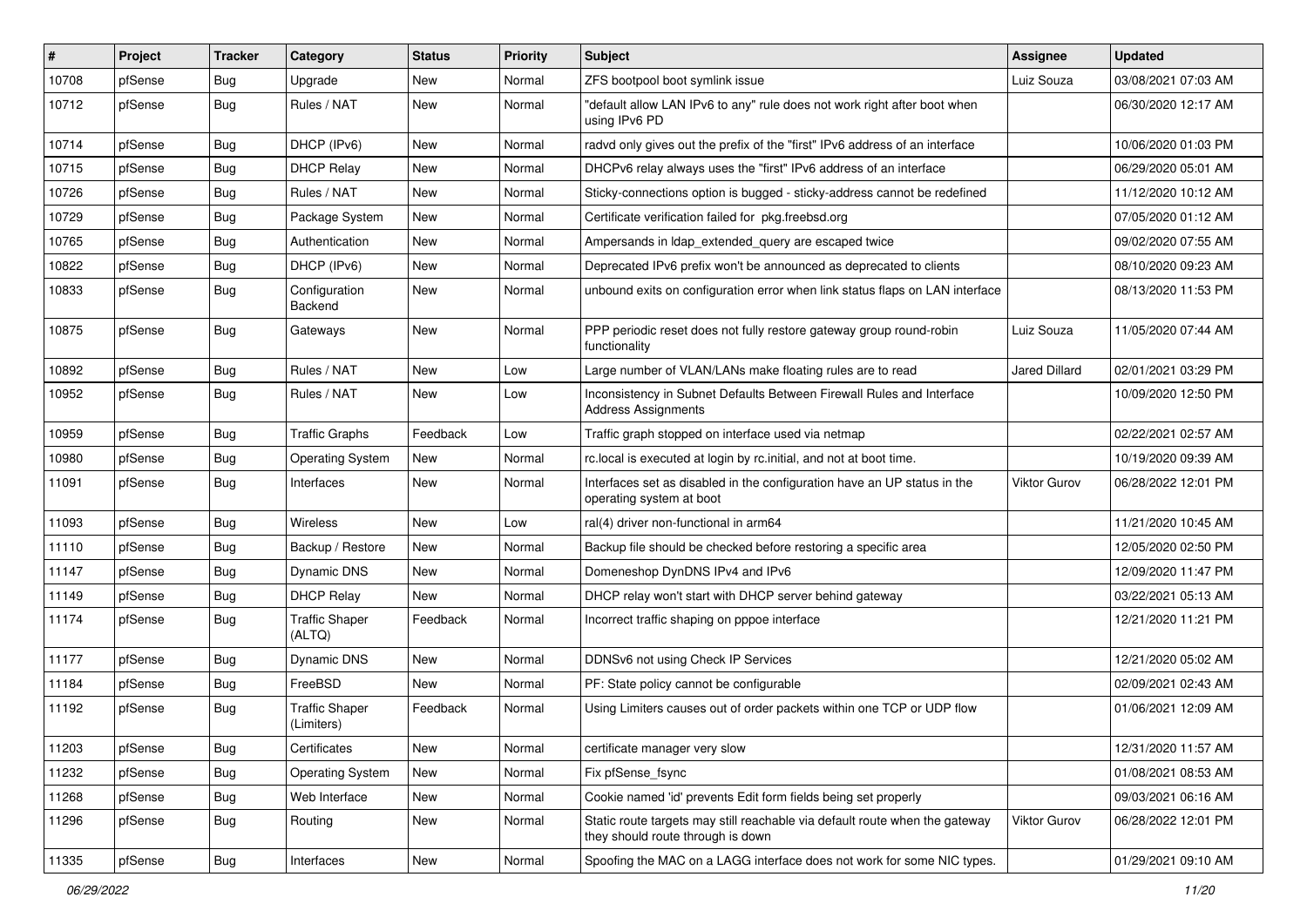| $\vert$ # | Project | <b>Tracker</b> | Category           | <b>Status</b>                 | <b>Priority</b> | <b>Subject</b>                                                                                                                                                                                  | <b>Assignee</b>     | <b>Updated</b>      |
|-----------|---------|----------------|--------------------|-------------------------------|-----------------|-------------------------------------------------------------------------------------------------------------------------------------------------------------------------------------------------|---------------------|---------------------|
| 11352     | pfSense | Bug            | FreeBSD            | New                           | Low             | CTF types $> 215$ in the pfSense kernel config results in DTrace failing                                                                                                                        | Scott Long          | 03/17/2021 02:52 AM |
| 11363     | pfSense | Bug            | Installer          | <b>New</b>                    | Normal          | Clean Install 2.5.0 fails due to hardware incompability                                                                                                                                         |                     | 02/04/2021 11:06 AM |
| 11412     | pfSense | Bug            | Interfaces         | New                           | Normal          | LLDPD Package Doesn't Work with Switchports                                                                                                                                                     |                     | 02/12/2021 08:12 PM |
| 11418     | pfSense | <b>Bug</b>     | <b>IPsec</b>       | <b>New</b>                    | Very Low        | 'NAT-T: Force' is broken for IPv6 IPsec                                                                                                                                                         |                     | 02/16/2021 08:25 AM |
| 11429     | pfSense | Bug            | Web Interface      | <b>New</b>                    | Normal          | System Log / Settings form activates "Reset Log Files" button on enter                                                                                                                          |                     | 10/28/2021 01:35 PM |
| 11430     | pfSense | <b>Bug</b>     | Interfaces         | New                           | Normal          | PHP console spam after Assigning Interfaces                                                                                                                                                     |                     | 10/09/2021 10:37 AM |
| 11473     | pfSense | Bug            | Web Interface      | New                           | Normal          | System Activity shows invalid data on SG-3100                                                                                                                                                   |                     | 02/19/2021 08:12 PM |
| 11503     | pfSense | <b>Bug</b>     | OpenVPN            | New                           | Normal          | Using multiple authentication backends on an OpenVPN server fails                                                                                                                               |                     | 02/23/2021 12:23 PM |
| 11539     | pfSense | Bug            | <b>IPsec</b>       | Feedback                      | Normal          | Mobile IPsec "split include" value of 0.0.0.0/0 causes some clients to fail                                                                                                                     | Jim Pingle          | 06/28/2022 12:01 PM |
| 11541     | pfSense | Bug            | OpenVPN            | New                           | Normal          | OpenVPN status does not work properly when set to TCP and Concurrent<br>Connections = $1$                                                                                                       |                     | 03/02/2021 02:27 PM |
| 11548     | pfSense | Bug            | Rules / NAT        | New                           | Normal          | "rule expands to no valid combination" error from port forward automatic<br>rule mixing IPv4 and IPv6 elements                                                                                  |                     | 02/27/2021 03:18 PM |
| 11556     | pfSense | <b>Bug</b>     | Rules / NAT        | <b>New</b>                    | Normal          | Kill all states associated with a NAT address                                                                                                                                                   |                     | 03/19/2021 10:29 AM |
| 11566     | pfSense | Bug            | Web Interface      | New                           | Low             | Firewall Maximum Table Entries "default size" is whatever is entered                                                                                                                            |                     | 02/27/2021 10:01 AM |
| 11619     | pfSense | <b>Bug</b>     | Upgrade            | New                           | Normal          | Unable to upgrade 2.4.4-p3 to 2.5/21.02-p1                                                                                                                                                      |                     | 08/15/2021 10:00 AM |
| 11641     | pfSense | Bug            | Interfaces         | New                           | Normal          | On xn based interfaces without the VLANMTU flag the first VLAN tag<br>defined does not follow the parent interface MTU settings. All subsequent<br>VLAN tags follow the parent interface's MTU. |                     | 03/09/2021 06:42 PM |
| 11657     | pfSense | Bug            | Interfaces         | <b>New</b>                    | Normal          | netmap_ring_reinit error                                                                                                                                                                        |                     | 03/18/2021 10:32 PM |
| 11666     | pfSense | Bug            | Logging            | <b>New</b>                    | Normal          | GUI Firewall log search not parsing filter.log beyond hard coded limit                                                                                                                          |                     | 03/12/2021 11:38 AM |
| 11715     | pfSense | <b>Bug</b>     | OpenVPN            | New                           | Normal          | OpenVPN MTU                                                                                                                                                                                     |                     | 03/22/2021 01:35 AM |
| 11717     | pfSense | Bug            | Rules / NAT        | New                           | Normal          | Incorrect port forwarding rules if Destination port alias is not equal to<br>Redirect target port alias                                                                                         |                     | 03/22/2021 06:06 AM |
| 11724     | pfSense | Bug            | Package System     | <b>New</b>                    | Normal          | Packages unexpectedly removed when changing update branches                                                                                                                                     |                     | 03/29/2021 08:09 AM |
| 11730     | pfSense | Bug            | Web Interface      | <b>New</b>                    | Normal          | Improve visibility of option selections in dark themes                                                                                                                                          |                     | 03/25/2021 09:38 PM |
| 11731     | pfSense | Bug            | Hardware / Drivers | New                           | Normal          | Missing support for Realtek USB NICs                                                                                                                                                            |                     | 03/30/2021 04:32 AM |
| 11759     | pfSense | <b>Bug</b>     | Dashboard          | New                           | Normal          | Traffic graphs on dashboard double upload on pppoe links                                                                                                                                        |                     | 12/30/2021 04:00 AM |
| 11761     | pfSense | Bug            | L <sub>2</sub> TP  | <b>New</b>                    | Normal          | L2TP/IPsec VPN : PPP LCP negotiation occurs before user authentication                                                                                                                          |                     | 03/31/2021 04:52 AM |
| 11778     | pfSense | Bug            | OpenVPN            | New                           | Normal          | OpenVPN uses 100% CPU after experiencing packet loss                                                                                                                                            |                     | 02/28/2022 07:38 AM |
| 11786     | pfSense | Bug            | Services           | New                           | Normal          | SSH incomplete setup and startup fail while recovering XML backup in a<br>fresh install of pfSense 2.5.0                                                                                        |                     | 04/17/2021 01:36 PM |
| 11872     | pfSense | Bug            | Interfaces         | New                           | Normal          | gif interfaces reporting incorrect traffic counters                                                                                                                                             |                     | 12/30/2021 04:00 AM |
| 11877     | pfSense | Bug            | Web Interface      | <b>Pull Request</b><br>Review | Very Low        | Labels and description dissapear in firewall_schedule_edit.php                                                                                                                                  | <b>Viktor Gurov</b> | 06/28/2022 12:01 PM |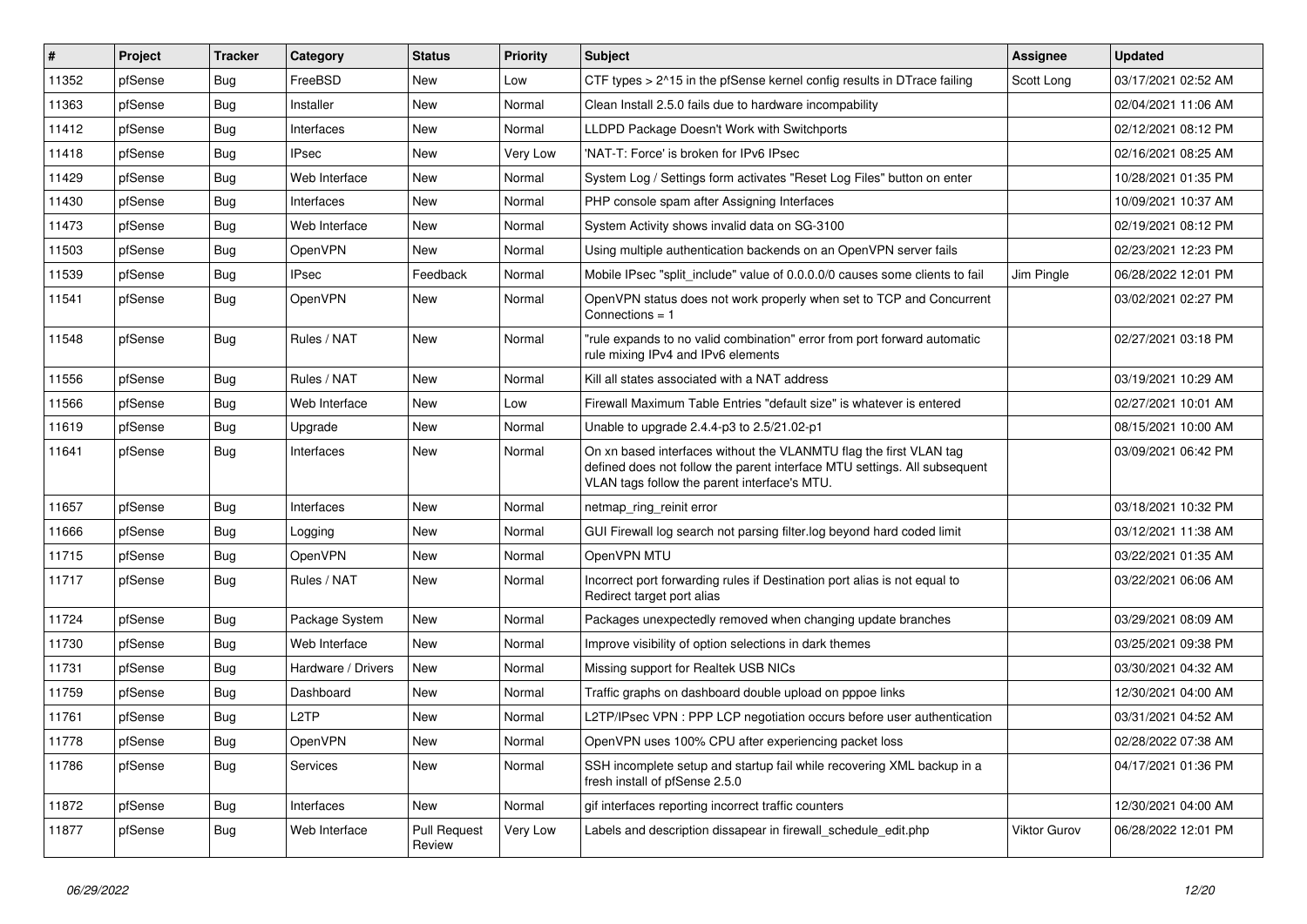| #     | Project | <b>Tracker</b> | Category                        | <b>Status</b>                 | <b>Priority</b> | <b>Subject</b>                                                                                                                   | <b>Assignee</b>     | <b>Updated</b>      |
|-------|---------|----------------|---------------------------------|-------------------------------|-----------------|----------------------------------------------------------------------------------------------------------------------------------|---------------------|---------------------|
| 11925 | pfSense | Bug            | OpenVPN                         | New                           | Normal          | Calling-Station-Id always set to WAN IP                                                                                          |                     | 05/14/2021 09:27 AM |
| 11953 | pfSense | <b>Bug</b>     | <b>IGMP Proxy</b>               | <b>New</b>                    | Normal          | XG-1541 crashes when igmpproxy is enabled and network interfaces status<br>change                                                |                     | 05/24/2021 04:55 PM |
| 11960 | pfSense | Bug            | Gateway Monitoring              | Feedback                      | Normal          | Gateway Monitoring Traffic Goes Out Default Gateway                                                                              |                     | 12/20/2021 05:43 AM |
| 11992 | pfSense | Bug            | Virtual IP Addresses            | Confirmed                     | High            | GRE Tunnel - Does not work with a virtual IP as endpoint                                                                         |                     | 06/04/2021 01:16 AM |
| 12013 | pfSense | <b>Bug</b>     | Logging                         | New                           | Low             | Reading log data is inefficient in certain cases                                                                                 |                     | 06/08/2021 07:35 AM |
| 12056 | pfSense | Bug            | Logging                         | New                           | Normal          | Filterlog says "Unknown Option %u"                                                                                               |                     | 06/18/2021 05:51 AM |
| 12067 | pfSense | <b>Bug</b>     | DHCP (IPv4)                     | New                           | Very Low        | <b>DHCP Monitoring Statistics Error</b>                                                                                          |                     | 06/21/2021 08:39 AM |
| 12070 | pfSense | <b>Bug</b>     | DHCP (IPv4)                     | <b>New</b>                    | Low             | VLAN0 for WAN DHCP                                                                                                               |                     | 12/23/2021 04:31 PM |
| 12079 | pfSense | Bug            | <b>IGMP Proxy</b>               | <b>New</b>                    | Normal          | IGMPProxy: kernel panic, Sleeping thread owns a non-sleepable lock                                                               | Mateusz Guzik       | 06/28/2022 12:01 PM |
| 12095 | pfSense | Bug            | Authentication                  | New                           | Normal          | Memory leak in pcscd                                                                                                             |                     | 06/01/2022 01:01 PM |
| 12122 | pfSense | Bug            | Web Interface                   | New                           | Normal          | Perform greedy actions asychronously                                                                                             |                     | 07/10/2021 01:10 PM |
| 12144 | pfSense | Bug            | <b>Operating System</b>         | In Progress                   | Normal          | Bug in "df -t" filtering if two filesystems use the same mountpoint                                                              | Mateusz Guzik       | 09/10/2021 10:07 AM |
| 12225 | pfSense | Bug            | Authentication                  | <b>Pull Request</b><br>Review | Normal          | Group membership field is not needed for remote groups                                                                           | Viktor Gurov        | 06/28/2022 12:01 PM |
| 12249 | pfSense | Bug            | Backup / Restore                | New                           | Normal          | HAProxy causing failed ACB backups                                                                                               |                     | 11/15/2021 11:58 PM |
| 12259 | pfSense | Bug            | <b>Operating System</b>         | New                           | Normal          | Intel em NICs Suffering Performance Degradation on FreeBSD12                                                                     |                     | 02/25/2022 09:28 PM |
| 12283 | pfSense | Bug            | Authentication                  | <b>New</b>                    | Normal          | LDAP/RADIUS authentication servers configuration does not allow source<br>IP address to be specified                             |                     | 08/20/2021 01:15 AM |
| 12335 | pfSense | Bug            | <b>IPsec</b>                    | <b>New</b>                    | Normal          | IPsec DNS inefficiency                                                                                                           | Jim Pingle          | 06/28/2022 12:01 PM |
| 12357 | pfSense | Bug            | <b>Captive Portal</b>           | New                           | Normal          | Captive Portal popup Logout button loads full login page in popup when<br>clicked                                                |                     | 10/27/2021 12:10 PM |
| 12385 | pfSense | Bug            | Virtual IP Addresses            | <b>Pull Request</b><br>Review | Normal          | deleteVIP() does not check 1:1 NAT and Outbound NAT rules                                                                        | <b>Viktor Gurov</b> | 06/28/2022 12:01 PM |
| 12393 | pfSense | Bug            | <b>Traffic Shaper</b><br>(ALTQ) | <b>New</b>                    | Low             | Priority of qOthersLow higher than default queues                                                                                |                     | 09/21/2021 02:48 PM |
| 12401 | pfSense | Bug            | <b>Traffic Graphs</b>           | New                           | Normal          | Traffic graphs with untagged and tagged VLAN on same interface                                                                   |                     | 09/23/2021 09:18 PM |
| 12421 | pfSense | Bug            | Rules / NAT                     | New                           | Normal          | IPV6 limiter bug                                                                                                                 |                     | 10/02/2021 08:44 AM |
| 12436 | pfSense | Bug            | <b>PPPoE Server</b>             | <b>New</b>                    | Normal          | Pppoe server config gui does not allow setting of chap authentication, and<br>sets the network start address for allocation to 0 |                     | 10/21/2021 08:15 AM |
| 12451 | pfSense | <b>Bug</b>     | Virtual IP Addresses   New      |                               | Normal          | deleteVIP() does not check RFC2136 Update Source                                                                                 |                     | 10/13/2021 10:06 AM |
| 12464 | pfSense | Bug            | Logging                         | <b>Pull Request</b><br>Review | Normal          | Syslog Auth messages are sent as Emergency Level                                                                                 |                     | 06/28/2022 12:01 PM |
| 12467 | pfSense | Bug            | Captive Portal                  | New                           | Normal          | CP error on client disconnect after reboot                                                                                       |                     | 10/17/2021 05:35 AM |
| 12483 | pfSense | Bug            | Configuration<br>Backend        | New                           | Normal          | GUI creates inconsistent config.xml                                                                                              |                     | 10/23/2021 06:48 AM |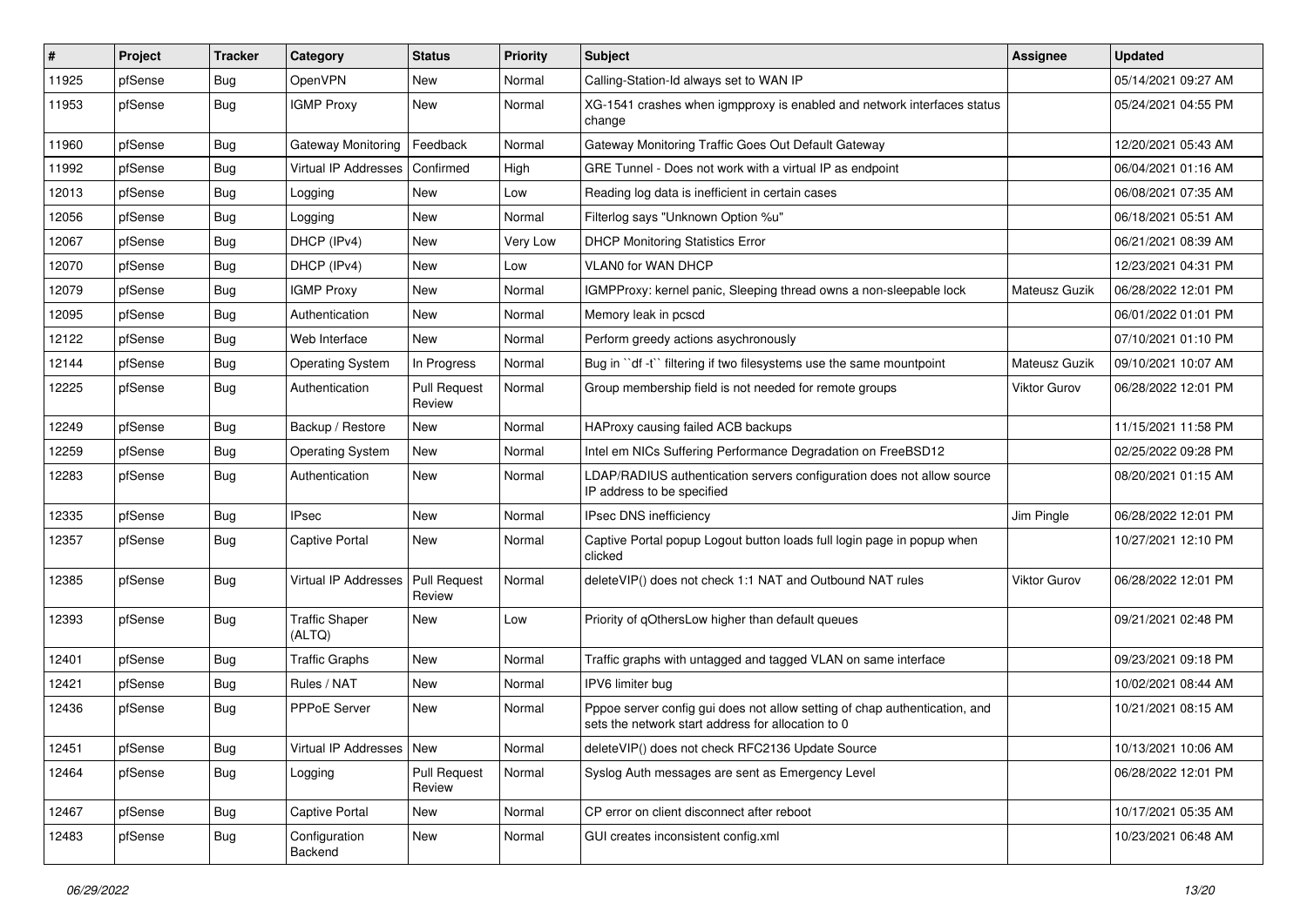| #     | Project | <b>Tracker</b> | Category                | <b>Status</b>                 | <b>Priority</b> | <b>Subject</b>                                                                                                         | <b>Assignee</b>       | <b>Updated</b>      |
|-------|---------|----------------|-------------------------|-------------------------------|-----------------|------------------------------------------------------------------------------------------------------------------------|-----------------------|---------------------|
| 12504 | pfSense | Bug            | Interfaces              | <b>New</b>                    | Normal          | BCM57412 NetXtreme-E 10Gb RDMA Ethernet controller issue                                                               |                       | 11/05/2021 04:51 AM |
| 12508 | pfSense | <b>Bug</b>     | <b>DHCP Relay</b>       | <b>New</b>                    | Normal          | DHCP Relay over VPN                                                                                                    |                       | 11/06/2021 11:25 AM |
| 12509 | pfSense | <b>Bug</b>     | OpenVPN                 | <b>New</b>                    | Normal          | Deffered authentication does not work with auth-gen-token external-auth or<br>pusk "auth-token"                        |                       | 11/08/2021 04:01 AM |
| 12519 | pfSense | <b>Bug</b>     | Authentication          | <b>New</b>                    | Normal          | Fail authentication using special character in password via the LDAP<br>connector                                      |                       | 11/12/2021 07:39 AM |
| 12539 | pfSense | <b>Bug</b>     | Interfaces              | <b>New</b>                    | Low             | Changing VLAN ID for LAN interface in assignments silently fails.                                                      |                       | 11/23/2021 04:12 AM |
| 12542 | pfSense | <b>Bug</b>     | Virtual IP Addresses    | <b>New</b>                    | Normal          | Cannot assign a same IPv6 Link-Local address to different interfaces                                                   |                       | 11/25/2021 01:41 AM |
| 12543 | pfSense | <b>Bug</b>     | Web Interface           | Feedback                      | Normal          | Deleteing a Outbound NAT rule gave me an empty rule and displayed php<br>error in UI.                                  |                       | 02/14/2022 04:36 AM |
| 12547 | pfSense | Bug            | <b>Operating System</b> | Feedback                      | Normal          | unsheduled system reboot/crash                                                                                         | Mateusz Guzik         | 12/01/2021 01:20 PM |
| 12552 | pfSense | Bug            | OpenVPN                 | New                           | Normal          | "Pull DNS" option within OpenVPN client does not cause pfSense to use<br>DNS servers assigned by remote OpenVPN server |                       | 12/08/2021 08:45 AM |
| 12563 | pfSense | Bug            | <b>OpenVPN</b>          | <b>New</b>                    | Normal          | OpenVPN server doesn't support Framed-IPv6-Address RADIUS attribute                                                    |                       | 12/03/2021 11:19 AM |
| 12612 | pfSense | <b>Bug</b>     | <b>DNS Resolver</b>     | New                           | Normal          | DNS Resolver is restarted during every "rc.newwanip" event                                                             |                       | 06/28/2022 12:01 PM |
| 12632 | pfSense | <b>Bug</b>     | Gateways                | <b>New</b>                    | High            | Assigning a /30 WAN IP address at the console does not save the gateway<br>correctly                                   |                       | 06/28/2022 12:01 PM |
| 12645 | pfSense | <b>Bug</b>     | <b>IPsec</b>            | <b>New</b>                    | Normal          | `filterdns`` does not monitor remote IPsec gateways for IPv6 address<br>changes                                        | <b>Viktor Gurov</b>   | 06/28/2022 12:01 PM |
| 12648 | pfSense | Bug            | Captive Portal          | New                           | Normal          | Undocumented variables 'listenporthttp' and 'listenporthttps'                                                          |                       | 12/28/2021 10:44 AM |
| 12673 | pfSense | Bug            | Dashboard               | <b>Pull Request</b><br>Review | Normal          | Firewall Logs Widget fails to update at intervals below 5 seconds.                                                     | Viktor Gurov          | 06/28/2022 12:01 PM |
| 12705 | pfSense | Bug            | <b>IPsec</b>            | Incomplete                    | Normal          | ECDSA certificate does not work for IPSec VPN phase 1                                                                  |                       | 01/24/2022 03:22 PM |
| 12708 | pfSense | Bug            | Aliases / Tables        | <b>New</b>                    | Normal          | alias with non resolving DNS entry breaks underlying pf table                                                          |                       | 02/20/2022 06:13 PM |
| 12715 | pfSense | Bug            | Authentication          | <b>New</b>                    | Normal          | Long system startup time when LDAP is configured and unavailable during<br>startup.                                    | Christian<br>McDonald | 01/24/2022 05:50 AM |
| 12720 | pfSense | <b>Bug</b>     | Rules / NAT             | <b>Pull Request</b><br>Review | Normal          | Hide the "tag" field on non-floating tabs                                                                              | <b>Viktor Gurov</b>   | 01/24/2022 03:11 PM |
| 12726 | pfSense | Bug            | Authentication          | <b>New</b>                    | Normal          | LDAP select container button auto populate                                                                             |                       | 01/25/2022 01:48 PM |
| 12730 | pfSense | Bug            | <b>Captive Portal</b>   | <b>New</b>                    | Normal          | RADIUS accounting does not work if WAN is down                                                                         |                       | 01/26/2022 05:13 AM |
| 12734 | pfSense | Bug            | Web Interface           | Incomplete                    | Low             | Long hostname breaks DHCP leases layout                                                                                |                       | 01/31/2022 01:03 PM |
| 12737 | pfSense | <b>Bug</b>     | Certificates            | <b>New</b>                    | Normal          | CApath is not defined by default in curl                                                                               |                       | 06/28/2022 12:01 PM |
| 12740 | pfSense | Bug            | FreeBSD                 | Incomplete                    | Normal          | panic: esp input cb: Unexpected address family                                                                         |                       | 01/27/2022 01:19 PM |
| 12747 | pfSense | Bug            | Logging                 | <b>New</b>                    | Normal          | System log is filled by sshguard                                                                                       |                       | 05/03/2022 03:08 AM |
| 12757 | pfSense | Bug            | Diagnostics             | <b>Pull Request</b><br>Review | Very Low        | Clean up /etc/inc/filter.inc use of pfctl -F                                                                           |                       | 06/28/2022 12:01 PM |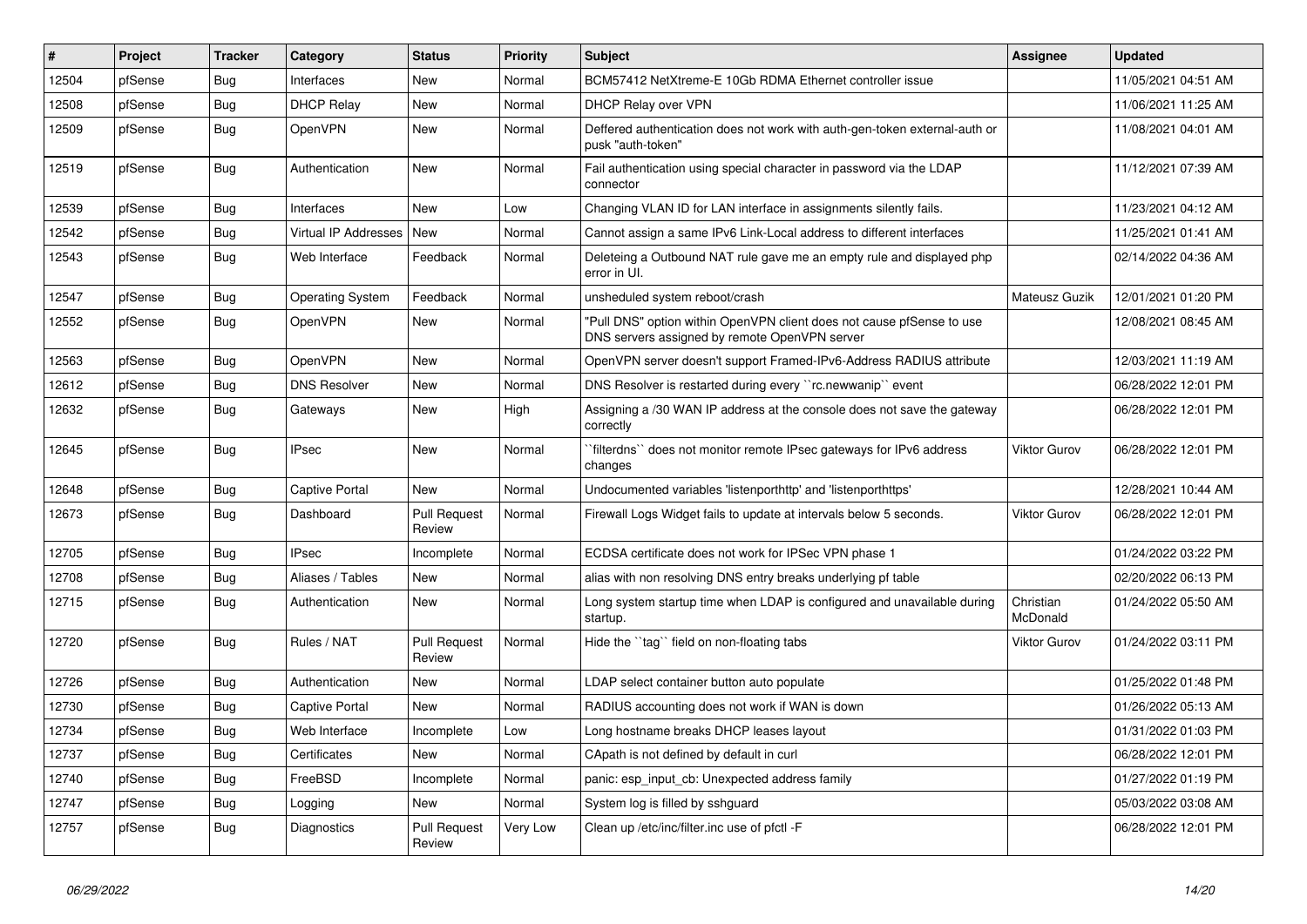| #     | Project | <b>Tracker</b> | Category                                 | <b>Status</b>                 | Priority | <b>Subject</b>                                                                                | <b>Assignee</b> | <b>Updated</b>      |
|-------|---------|----------------|------------------------------------------|-------------------------------|----------|-----------------------------------------------------------------------------------------------|-----------------|---------------------|
| 12762 | pfSense | Bug            | IPsec                                    | New                           | Normal   | IPsec keep alive check ignores Child SA Start Action                                          | Viktor Gurov    | 02/07/2022 11:21 AM |
| 12764 | pfSense | Bug            | Gateways                                 | <b>New</b>                    | Normal   | VTI gateway status is pending after assigning the VTI interface                               |                 | 02/07/2022 05:41 AM |
| 12774 | pfSense | Bug            | Backup / Restore                         | New                           | Normal   | Picture widget image is not saved in backup                                                   |                 | 04/04/2022 04:48 AM |
| 12796 | pfSense | <b>Bug</b>     | Upgrade                                  | Confirmed                     | Normal   | 2.5.2 -> 2.6.0 upgrade segfaults if certain packages are installed.                           |                 | 05/24/2022 07:43 AM |
| 12797 | pfSense | Bug            | UPnP/NAT-PMP                             | <b>New</b>                    | Normal   | UPnP+STUN forms invalid outbound NAT rules using the external address<br>discovered from STUN |                 | 02/15/2022 01:01 PM |
| 12811 | pfSense | Bug            | <b>Gateway Monitoring</b>                | <b>New</b>                    | Normal   | Services are not restarted when PPP interfaces connect                                        | Jim Pingle      | 06/28/2022 12:01 PM |
| 12823 | pfSense | Bug            | DHCP (IPv6)                              | <b>New</b>                    | Normal   | Multiple DHCP6 WAN connections PPPoE interface 'defached' status                              |                 | 02/18/2022 05:39 AM |
| 12828 | pfSense | <b>Bug</b>     | Wireless                                 | New                           | Normal   | pfSense keeps crashing (Fatal trap 12: page fault while in kernel mode)                       |                 | 02/21/2022 07:55 AM |
| 12829 | pfSense | Bug            | <b>Traffic Shaper</b><br>(Limiters)      | Feedback                      | Normal   | Dummynet kernel module fails to load after upgrade.                                           |                 | 03/17/2022 09:26 AM |
| 12849 | pfSense | Bug            | <b>Operating System</b>                  | New                           | Normal   | pfsync kernel crash on reboot                                                                 | Mateusz Guzik   | 02/22/2022 02:02 PM |
| 12850 | pfSense | Bug            | Routing                                  | <b>New</b>                    | Low      | Console error during boot: "route: route has not been found"                                  |                 | 02/22/2022 08:27 AM |
| 12853 | pfSense | <b>Bug</b>     | <b>NAT Reflection</b>                    | Feedback                      | High     | Network Address Translation - Pure NAT pfsense freeze after reboot                            |                 | 02/22/2022 08:40 AM |
| 12857 | pfSense | <b>Bug</b>     | Gateways                                 | <b>New</b>                    | Normal   | Firewall gateway goes away when making changes to Bridge0 device                              |                 | 02/27/2022 11:20 AM |
| 12875 | pfSense | <b>Bug</b>     | Package System                           | <b>New</b>                    | Normal   | Import zabbix-agent6 and zabbix-proxy6 from FreeBSD Ports                                     |                 | 05/28/2022 06:50 PM |
| 12877 | pfSense | Bug            | Dynamic DNS                              | Feedback                      | Normal   | Cloudflare DynDNS fails to update more than two addresses                                     |                 | 05/29/2022 06:56 PM |
| 12878 | pfSense | Bug            | <b>Traffic Shaper</b><br>(ALTQ)          | Incomplete                    | Normal   | Traffic shaping by interface, route queue bandwidth inbound, out by a large<br>factor.        |                 | 06/06/2022 07:03 AM |
| 12888 | pfSense | Bug            | Rules / NAT                              | New                           | Normal   | pfSense sends un-NATed packets during OpenVPN startup                                         |                 | 03/01/2022 03:13 PM |
| 12905 | pfSense | Bug            | Web Interface                            | <b>New</b>                    | Normal   | Add VLAN Re-assignment to Import Interface Mismatch Wizard                                    |                 | 03/07/2022 08:05 AM |
| 12920 | pfSense | Bug            | Gateway Monitoring                       | <b>Pull Request</b><br>Review | Normal   | Gateway behavior differs when the gateway does not exist in config.xml                        | Viktor Gurov    | 06/28/2022 12:01 PM |
| 12922 | pfSense | <b>Bug</b>     | DHCP (IPv4)                              | <b>New</b>                    | Normal   | Classless static routes received on DHCP WAN can override chosen default<br>gateway           |                 | 03/28/2022 10:08 AM |
| 12926 | pfSense | Bug            | Interfaces                               | Feedback                      | Normal   | Changing LAGG type on CARP interfaces makes VIPs go to an "init" State                        |                 | 03/10/2022 10:52 AM |
| 12927 | pfSense | Bug            | OpenVPN                                  | New                           | Normal   | OpenVPN with OCSP enabled allows connections with revoked certificates                        |                 | 03/24/2022 08:22 AM |
| 12938 | pfSense | Bug            | IPv6 Router<br>Advertisements<br>(RADVD) | New                           | Normal   | MaxRtrAdvInterval would allow stale DNS servers to be deleted faster                          |                 | 03/12/2022 09:37 AM |
| 12942 | pfSense | Bug            | Gateways                                 | New                           | Normal   | Code to kill states for old gateway when reconnecting an interface is<br>incorrect            | Jim Pingle      | 06/28/2022 12:01 PM |
| 12947 | pfSense | <b>Bug</b>     | DHCP (IPv6)                              | <b>Pull Request</b><br>Review | Normal   | DHCP6 client does not take any action if the interface IPv6 address<br>changes during renewal |                 | 06/28/2022 12:01 PM |
| 12950 | pfSense | Bug            | Routing                                  | New                           | Normal   | OpenVPN as default gateway does not get set at boot time                                      |                 | 04/09/2022 05:46 PM |
| 12959 | pfSense | Bug            | DHCP (IPv4)                              | Feedback                      | Normal   | dhcplease process wrongly update host file if client-hostname is empty                        |                 | 03/28/2022 10:26 AM |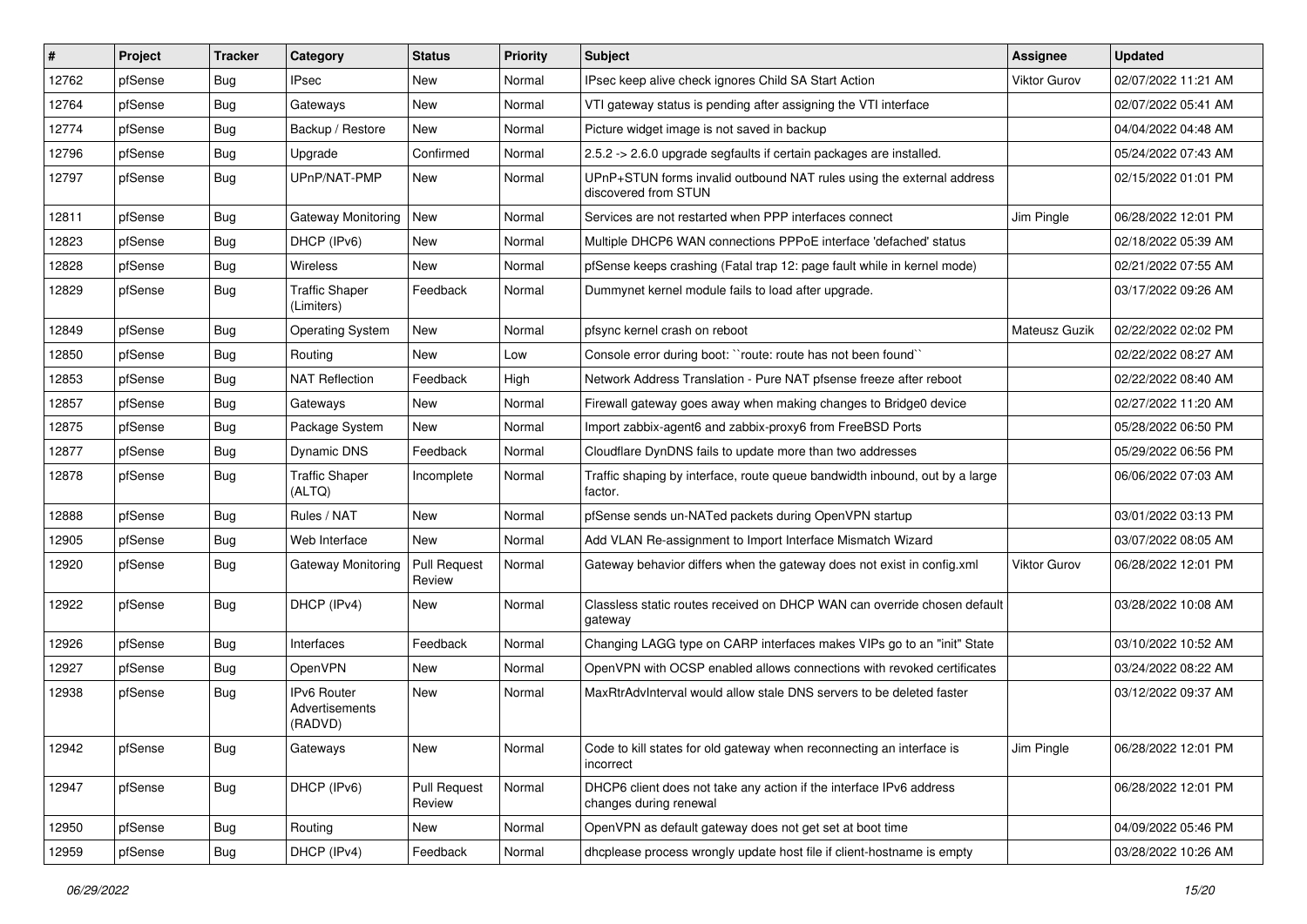| ∦     | Project | Tracker    | Category                        | <b>Status</b>                 | <b>Priority</b> | <b>Subject</b>                                                                                                                      | <b>Assignee</b>        | <b>Updated</b>      |
|-------|---------|------------|---------------------------------|-------------------------------|-----------------|-------------------------------------------------------------------------------------------------------------------------------------|------------------------|---------------------|
| 12960 | pfSense | <b>Bug</b> | Installer                       | New                           | Normal          | VGA installer image defaults to serial console, serial console is default in<br><b>GUI settings</b>                                 |                        | 06/28/2022 12:01 PM |
| 13000 | pfSense | Bug        | <b>IPsec</b>                    | New                           | Low             | IPsec AES-GCM encryption algorithm "Key Length" field should be labeled<br>"ICV Length"                                             |                        | 03/30/2022 07:40 AM |
| 13003 | pfSense | Bug        | Hardware / Drivers              | <b>New</b>                    | Normal          | Malicious Driver Detection event on ixl driver                                                                                      |                        | 06/25/2022 05:00 PM |
| 13014 | pfSense | <b>Bug</b> | <b>IPsec</b>                    | New                           | Normal          | Charon.vici can get in a bad state                                                                                                  | Mateusz Guzik          | 06/28/2022 12:01 PM |
| 13046 | pfSense | Bug        | Rules / NAT                     | New                           | Normal          | Floating rule applied to IPv6 interface with a SLAAC DHCPv6 gateway<br>reports error on boot                                        |                        | 04/11/2022 09:50 AM |
| 13051 | pfSense | Bug        | <b>Traffic Shaper</b><br>(ALTQ) | New                           | Normal          | Firewall traffic shaper by interface selection unknow                                                                               |                        | 04/12/2022 07:03 AM |
| 13067 | pfSense | Bug        | <b>FilterDNS</b>                | New                           | Normal          | filterdns resolve interval is twice the intended value                                                                              |                        | 04/17/2022 07:45 PM |
| 13068 | pfSense | <b>Bug</b> | Aliases / Tables                | <b>New</b>                    | Normal          | Error loading rules when URL Table IPs content is empty                                                                             |                        | 04/17/2022 09:07 PM |
| 13076 | pfSense | Bug        | Gateway Monitoring              | <b>New</b>                    | Normal          | Marking a gateway as down does not affect IPsec entries using gateway<br>groups                                                     |                        | 06/28/2022 12:01 PM |
| 13087 | pfSense | Bug        | OpenVPN                         | New                           | Normal          | OpenVPN Server: hide WINS servers list when netbios option is unchecked<br>while WINS servers is checked                            |                        | 04/22/2022 10:29 AM |
| 13088 | pfSense | <b>Bug</b> | <b>OpenVPN</b>                  | New                           | Normal          | OpenVPN Client Overrides: properly hide/show form fields                                                                            | Jim Pingle             | 06/08/2022 09:15 AM |
| 13089 | pfSense | Bug        | OpenVPN                         | New                           | Normal          | OpenVPN: fix some netbios options were preserved even if teh Netbios<br>option was unchecked                                        | Jim Pingle             | 04/22/2022 11:06 AM |
| 13090 | pfSense | Bug        | OpenVPN                         | <b>New</b>                    | Normal          | OpenVPN: do not use legacy deprecated netbios settings                                                                              | Jim Pingle             | 04/22/2022 11:19 AM |
| 13093 | pfSense | Bug        | Authentication                  | In Progress                   | Normal          | LDAP authentication fails with extended query and RFC2307 group lookups<br>enabled                                                  | <b>Chris Linstruth</b> | 06/28/2022 06:09 PM |
| 13102 | pfSense | Bug        | IPsec                           | New                           | Normal          | Deleting an IPSec tunnel doesn't destroy the SA (SADs/SPDs), causes<br>crash in status_ipsec.php                                    | Viktor Gurov           | 06/28/2022 12:01 PM |
| 13110 | pfSense | Bug        | CARP                            | <b>New</b>                    | Very Low        | changing CARP VIP address does not update outbound NAT interface IP                                                                 |                        | 05/03/2022 02:52 PM |
| 13132 | pfSense | Bug        | Backup / Restore                | New                           | Normal          | Two SSHDATA Sections in Restored Config Breaks Unit                                                                                 | Jim Pingle             | 06/29/2022 07:53 AM |
| 13144 | pfSense | <b>Bug</b> | Rules / NAT                     | <b>New</b>                    | <b>Very Low</b> | Firewall rule entries can get out of sync when entries are deleted while<br>other administrators are editing entries simultaneously |                        | 05/10/2022 07:26 AM |
| 13158 | pfSense | Bug        | Web Interface                   | <b>New</b>                    | Normal          | Input validation error when applying limiter changes                                                                                |                        | 05/14/2022 05:32 PM |
| 13167 | pfSense | Bug        | Dynamic DNS                     | New                           | Normal          | phpDynDNS: DigitalOcean ddns update fails (bad request, invalid character<br>-' in request id)                                      |                        | 06/16/2022 09:30 PM |
| 13215 | pfSense | Bug        | Captive Portal                  | Assigned                      | Normal          | Allowed MAC/IP/Hostname traffic counts for authorized users                                                                         | Reid Linnemann         | 05/31/2022 05:31 PM |
| 13217 | pfSense | <b>Bug</b> | DHCP (IPv4)                     | New                           | Normal          | dholient using default pid file location which does not exist                                                                       | Viktor Gurov           | 05/26/2022 08:09 AM |
| 13218 | pfSense | Bug        | Interfaces                      | <b>Pull Request</b><br>Review | Normal          | GIF-based interface MTU is assigned to parent interface on boot when<br>parent interface is a LAGG                                  | Viktor Gurov           | 06/28/2022 12:01 PM |
| 13222 | pfSense | Bug        | UPnP/NAT-PMP                    | New                           | Normal          | CARP IP does not listen for NAT-PMP packets                                                                                         |                        | 05/26/2022 02:28 PM |
| 13224 | pfSense | Bug        | <b>Notifications</b>            | New                           | Normal          | Email notification flood when UPS (NUT) and WAN send notifications                                                                  |                        | 05/27/2022 01:58 AM |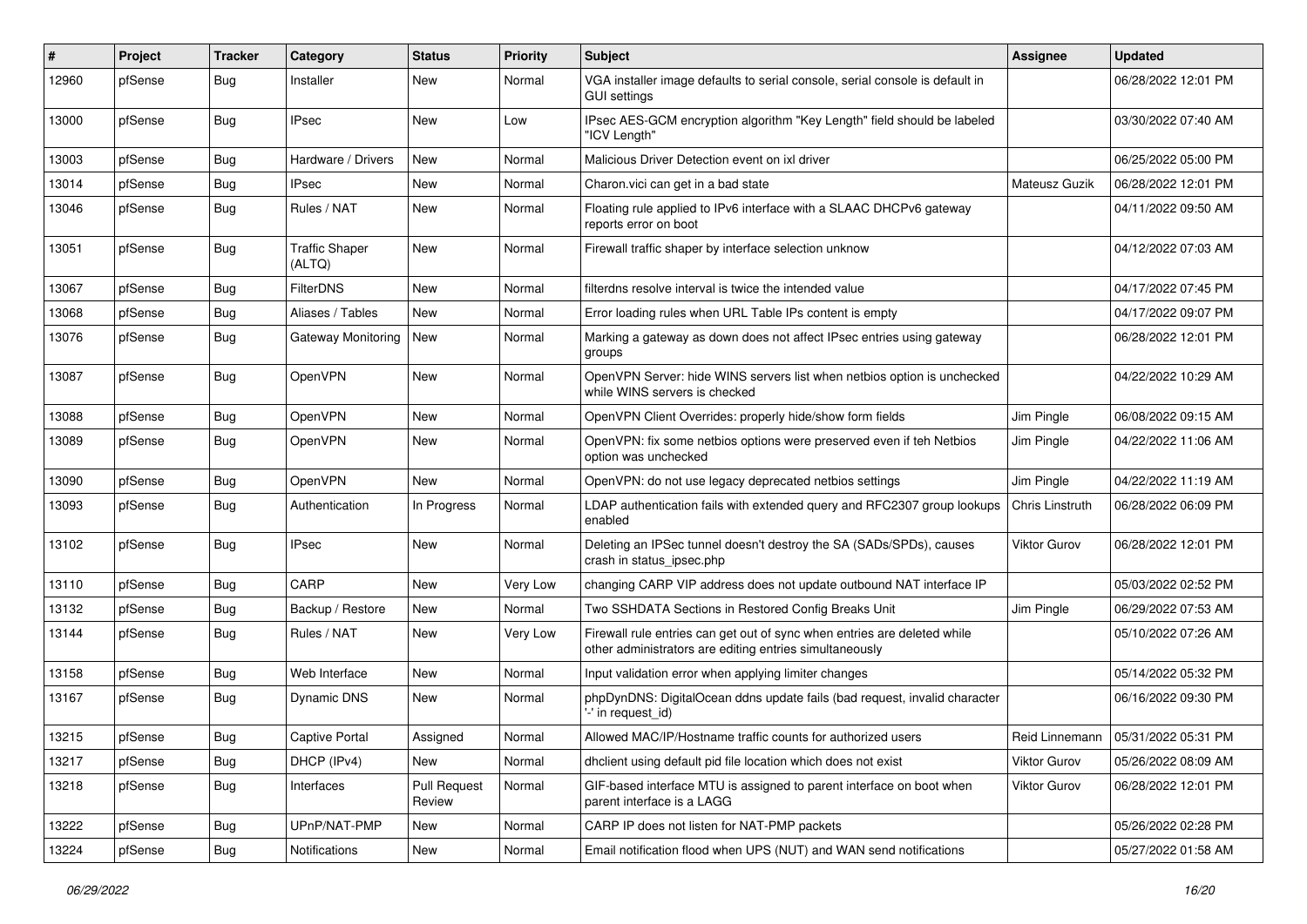| #     | Project | <b>Tracker</b> | Category                 | <b>Status</b>                 | Priority        | <b>Subject</b>                                                                                                                              | <b>Assignee</b>         | <b>Updated</b>      |
|-------|---------|----------------|--------------------------|-------------------------------|-----------------|---------------------------------------------------------------------------------------------------------------------------------------------|-------------------------|---------------------|
| 13225 | pfSense | Bug            | Interfaces               | <b>New</b>                    | Normal          | Bridges with QinQ interfaces not properly set up at boot                                                                                    | Viktor Gurov            | 06/28/2022 12:01 PM |
| 13226 | pfSense | Bug            | <b>Captive Portal</b>    | Confirmed                     | Normal          | Captive Portal doesn't disconnect established OpenVPN link                                                                                  | Reid Linnemann          | 05/30/2022 10:38 AM |
| 13228 | pfSense | Bug            | Interfaces               | New                           | Normal          | Recovering interface gateway may not be added back into gateway groups<br>and rules when expected                                           | Jim Pingle              | 06/29/2022 04:31 PM |
| 13237 | pfSense | Bug            | DHCP (IPv6)              | <b>New</b>                    | Normal          | dhcp6c script cannot be executed safely                                                                                                     |                         | 06/01/2022 11:20 AM |
| 13240 | pfSense | Bug            | Rules / NAT              | <b>New</b>                    | Normal          | User is forced to pick an NPt destination IPv6 prefix length even when<br>choosing a drop-down entry which contains a defined prefix length | Jim Pingle              | 06/28/2022 12:01 PM |
| 13243 | pfSense | Bug            | OpenVPN                  | <b>Pull Request</b><br>Review | Normal          | OpenVPN status for multi-user VPN shows info icon to display RADIUS<br>rules when there are none to display                                 | Marcos<br>Mendoza       | 06/28/2022 12:01 PM |
| 13249 | pfSense | Bug            | Console Menu             | <b>New</b>                    | Normal          | Running playback comands multiple times results in PHP error                                                                                |                         | 06/06/2022 07:02 AM |
| 13252 | pfSense | Bug            | Upgrade                  | <b>New</b>                    | Normal          | reduce frequency of php-fpm socket connection attempts from<br>check reload status                                                          |                         | 06/12/2022 11:11 AM |
| 13253 | pfSense | <b>Bug</b>     | DHCP (IPv6)              | <b>New</b>                    | Normal          | 'dhcp6c'' is not restarted when applying settings when multiple WANs are<br>configured for DHCP6                                            |                         | 06/28/2022 12:01 PM |
| 13254 | pfSense | Bug            | <b>DNS Resolver</b>      | New                           | Normal          | DNS resolver does not update "unbound.conf" file during link down events                                                                    |                         | 06/28/2022 12:01 PM |
| 13258 | pfSense | Bug            | Console Menu             | <b>Pull Request</b><br>Review | Low             | secret menu option 100                                                                                                                      | Jim Pingle              | 06/28/2022 12:01 PM |
| 13263 | pfSense | <b>Bug</b>     | DHCP (IPv4)              | New                           | Low             | Deleting a static DHCP entry when the related IP is not in the arp table<br>spams the log                                                   |                         | 06/10/2022 11:18 AM |
| 13267 | pfSense | Bug            | OpenVPN                  | <b>New</b>                    | Normal          | dpinger continues to run on OpenVPN gateway after OpenVPN service is<br>stopped.                                                            |                         | 06/12/2022 02:49 PM |
| 13272 | pfSense | <b>Bug</b>     | <b>Captive Portal</b>    | <b>Pull Request</b><br>Review | <b>Very Low</b> | Voucher CSV output has leading space before voucher code                                                                                    | Jim Pingle              | 06/28/2022 12:01 PM |
| 13273 | pfSense | Bug            | DHCP (IPv4)              | <b>New</b>                    | Normal          | dhclient can use conflicting recorded leases                                                                                                |                         | 06/14/2022 11:07 AM |
| 13276 | pfSense | Bug            | <b>IGMP Proxy</b>        | <b>New</b>                    | Normal          | IGMP Proxy Error Message for Logging Links to System Log Instead of<br>Routing Log                                                          |                         | 06/16/2022 07:48 PM |
| 13277 | pfSense | <b>Bug</b>     | <b>IGMP Proxy</b>        | <b>New</b>                    | Normal          | <b>IGMP Proxy webConfigurator Page Always Produces Error</b>                                                                                |                         | 06/16/2022 07:50 PM |
| 13279 | pfSense | <b>Bug</b>     | Interfaces               | <b>New</b>                    | Normal          | DHCP config override affects Gateway installation.                                                                                          |                         | 06/17/2022 07:25 AM |
| 13280 | pfSense | Bug            | Unknown                  | <b>New</b>                    | Normal          | Entries duplicated in /boot/loader.conf                                                                                                     |                         | 06/19/2022 11:11 AM |
| 13288 | pfSense | Bug            | Configuration<br>Backend | New                           | Normal          | Encode FreeRADIUS Custom Options                                                                                                            |                         | 06/20/2022 10:36 AM |
| 13289 | pfSense | Bug            | Backup / Restore         | <b>New</b>                    | Low             | Attempting to restore a 0 byte "config.xml" prints an error that the file<br>cannot be read                                                 |                         | 06/28/2022 12:01 PM |
| 13295 | pfSense | Bug            | Gateway Monitoring       | <b>Pull Request</b><br>Review | Normal          | Incorrect function parameters for "get dpinger status()" call in "gwlb.inc"                                                                 |                         | 06/28/2022 12:01 PM |
| 13298 | pfSense | Bug            | Dynamic DNS              | <b>Pull Request</b><br>Review | Normal          | Dynv6 does not check response code when updating                                                                                            | Tiago Beling<br>d'Avila | 06/28/2022 12:01 PM |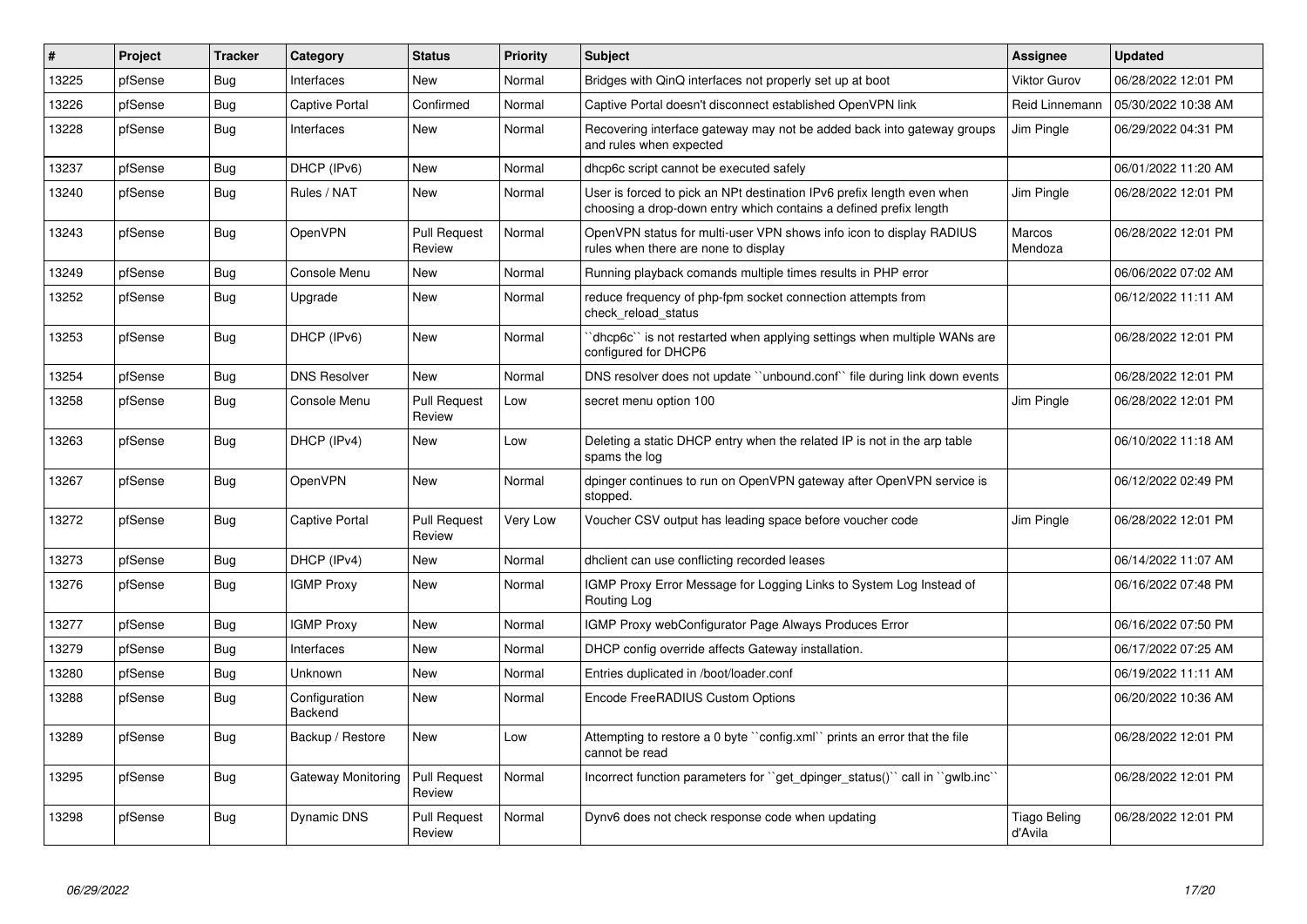| #     | Project             | <b>Tracker</b> | Category                     | <b>Status</b>                 | <b>Priority</b> | <b>Subject</b>                                                                                                                        | <b>Assignee</b>     | <b>Updated</b>      |
|-------|---------------------|----------------|------------------------------|-------------------------------|-----------------|---------------------------------------------------------------------------------------------------------------------------------------|---------------------|---------------------|
| 13303 | pfSense             | Bug            | Dynamic DNS                  | <b>Pull Request</b><br>Review | Normal          | DynDNS - DNSExit no longer working                                                                                                    | Koen Zomers         | 06/28/2022 12:01 PM |
| 13307 | pfSense             | Bug            | <b>PPP</b> Interfaces        | New                           | High            | PPP interface custom reset date/time Hour and Minute fields do not<br>properly handle "0" value                                       |                     | 06/28/2022 12:01 PM |
| 13310 | pfSense             | Bug            | Rules / NAT                  | Feedback                      | Normal          | Each line in the NPt destination IPv6 prefix list also contains the network of<br>the previous line when multiple choices are present | Jim Pingle          | 06/28/2022 12:01 PM |
| 13317 | pfSense             | Bug            | PHP Interpreter              | Feedback                      | Normal          | `array_filter`` PHP Errors in ``interfaces.inc``                                                                                      | Reid Linnemann      | 06/29/2022 08:06 AM |
| 13318 | pfSense             | Bug            | Web Interface                | Feedback                      | Low             | NDP Table not showing hostname                                                                                                        | Jim Pingle          | 06/29/2022 12:16 PM |
| 1620  | pfSense<br>Packages | Bug            | Squid                        | New                           | Normal          | Can't use transparent proxy when using bridge.                                                                                        |                     | 10/07/2021 04:19 AM |
| 3962  | pfSense<br>Packages | Bug            | ladvd                        | Confirmed                     | Normal          | LADVD interface handling issues with lagg and bridge                                                                                  |                     | 12/05/2016 01:59 PM |
| 4088  | pfSense<br>Packages | Bug            | squidguard                   | Feedback                      | Normal          | Buggy squidgurd config file is created                                                                                                | <b>Viktor Gurov</b> | 01/28/2021 10:01 AM |
| 5751  | pfSense<br>Packages | <b>Bug</b>     | squidguard                   | New                           | Normal          | SquidGuard target categories not saved when long "Domain List" is<br>provided                                                         |                     | 01/10/2016 08:55 AM |
| 6023  | pfSense<br>Packages | <b>Bug</b>     | Suricata                     | <b>New</b>                    | Low             | Traffic Shaper (pfsense 2.3) Suricata V3.0 Inline Mode Operation                                                                      | Luiz Souza          | 04/15/2016 05:59 AM |
| 6083  | pfSense<br>Packages | <b>Bug</b>     | Squid                        | <b>New</b>                    | Normal          | Suqid Realtime Monitor / Squid Cache Table not diplaying correctly                                                                    |                     | 12/06/2016 07:25 AM |
| 6471  | pfSense<br>Packages | Bug            | squidguard                   | New                           | Normal          | pfsense 2.3.1 squidguard -> common ACL -> Target Rules List missing                                                                   |                     | 06/08/2016 06:22 PM |
| 6521  | pfSense<br>Packages | Bug            | squidguard                   | <b>New</b>                    | Normal          | pfsense 2.3.1 squidguard -> Groups ACL -> Target Rules List missing                                                                   |                     | 06/25/2016 10:49 PM |
| 6784  | pfSense<br>Packages | <b>Bug</b>     | haproxy                      | New                           | Normal          | HAProxy version .48 will not use URL Table Alias for front end listener                                                               |                     | 02/18/2019 05:32 PM |
| 6861  | pfSense<br>Packages | Bug            | haproxy                      | <b>New</b>                    | Normal          | Ha-Proxy duplicated backend used in place of original backend                                                                         |                     | 02/18/2019 05:30 PM |
| 6964  | pfSense<br>Packages | Bug            | Suricata                     | Feedback                      | Normal          | Host OS Policy Assignment broken when using "Import" or "Aliases" buttons   Viktor Gurov                                              |                     | 08/20/2021 07:52 AM |
| 6988  | pfSense<br>Packages | Bug            | Snort                        | New                           | High            | SNORT Package PHP memory error                                                                                                        |                     | 06/28/2018 10:00 PM |
| 7039  | pfSense<br>Packages | Bug            | haproxy                      | Feedback                      | Normal          | HAProxy backend configuration does not handle intermediate CAs properly                                                               |                     | 04/21/2022 12:40 PM |
| 7267  | pfSense<br>Packages | <b>Bug</b>     | <b>Status Traffic Totals</b> | New                           | Normal          | Status Traffic Totals - Stacked Bar - Scale not high enough                                                                           | Jared Dillard       | 11/18/2020 07:38 AM |
| 7388  | pfSense<br>Packages | Bug            | Suricata                     | New                           | High            | Suricata does not property recognize MTU for PPPOE interfaces                                                                         |                     | 03/15/2017 05:17 AM |
| 7403  | pfSense<br>Packages | Bug            | FreeRADIUS                   | New                           | Normal          | Captive Portal + freeradius2 + MySQL problems with German Umlaut                                                                      |                     | 03/17/2017 09:12 AM |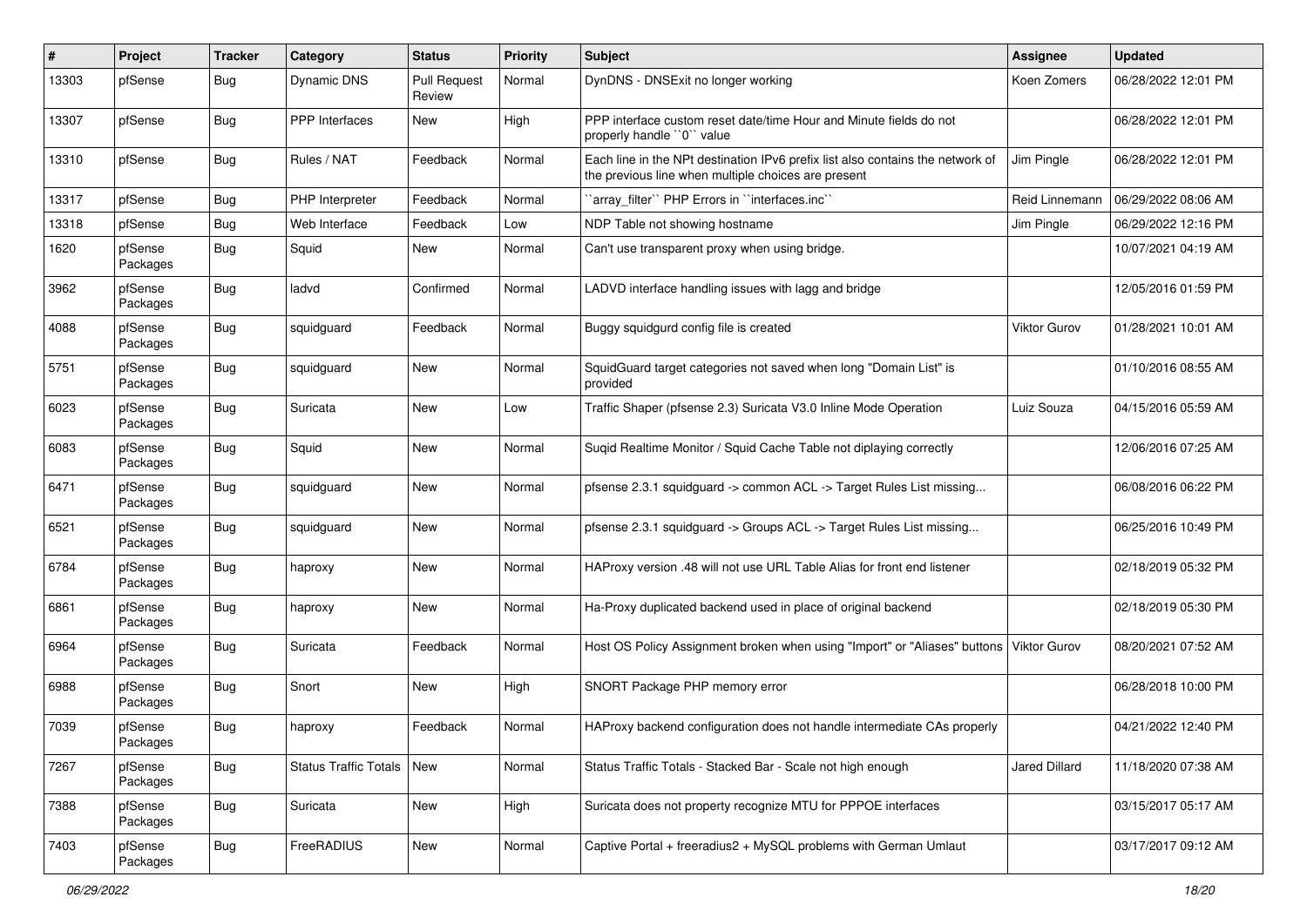| $\pmb{\#}$ | Project             | <b>Tracker</b> | Category    | <b>Status</b> | <b>Priority</b> | Subject                                                                                                                                 | <b>Assignee</b> | <b>Updated</b>      |
|------------|---------------------|----------------|-------------|---------------|-----------------|-----------------------------------------------------------------------------------------------------------------------------------------|-----------------|---------------------|
| 7453       | pfSense<br>Packages | Bug            | <b>ACME</b> | New           | Normal          | DNS-ovh need to save or display consumer key                                                                                            |                 | 04/06/2017 10:54 AM |
| 7462       | pfSense<br>Packages | Bug            | haproxy     | New           | Normal          | HAproxy not rebinding properly after WAN DHCP IP change                                                                                 |                 | 01/11/2018 09:15 AM |
| 7797       | pfSense<br>Packages | Bug            | Squid       | Feedback      | Normal          | Squid Reverse Proxy alternating between destinations                                                                                    |                 | 04/21/2022 12:40 PM |
| 7954       | pfSense<br>Packages | Bug            | Squid       | Confirmed     | Normal          | Package upgrade/reinstall gets stuck on deinstall if the package-provided<br>service is not running                                     |                 | 10/18/2017 12:04 PM |
| 8180       | pfSense<br>Packages | Bug            | syslog-ng   | <b>New</b>    | Normal          | syslog-ng default log file                                                                                                              |                 | 01/16/2018 12:53 PM |
| 8197       | pfSense<br>Packages | Bug            | <b>BIND</b> | <b>New</b>    | Normal          | BIND UI fails to properly update zone with inline DNSSEC signing enabled                                                                |                 | 02/18/2019 05:23 PM |
| 8213       | pfSense<br>Packages | Bug            | haproxy     | <b>New</b>    | Normal          | acl src file not populated from alias                                                                                                   |                 | 12/21/2017 02:02 PM |
| 8229       | pfSense<br>Packages | Bug            | syslog-ng   | New           | Normal          | syslog-ng stops parsing logs after logrotate run                                                                                        |                 | 01/26/2018 12:00 PM |
| 8251       | pfSense<br>Packages | Bug            | FreeRADIUS  | Feedback      | Normal          | Captiveportal + FreeRadius "Last activity" resets to Session start                                                                      |                 | 08/13/2019 11:10 AM |
| 8264       | pfSense<br>Packages | Bug            | FreeRADIUS  | New           | Normal          | Radiusd restart on WAN change results in freeradius not running (and<br>possible solution)                                              |                 | 04/21/2022 12:39 PM |
| 8295       | pfSense<br>Packages | Bug            | syslog-ng   | <b>New</b>    | Normal          | syslog-ng logrotates tls files                                                                                                          |                 | 02/14/2018 06:12 AM |
| 8315       | pfSense<br>Packages | Bug            | Mail report | Feedback      | Normal          | Mail Report mail_report_send() behavior different than notify_via_smtp()                                                                | Jim Pingle      | 09/24/2019 10:12 AM |
| 8438       | pfSense<br>Packages | Bug            | haproxy     | New           | High            | haproxy: can't use ACL for cert with http-response actions                                                                              |                 | 05/24/2018 01:12 PM |
| 8454       | pfSense<br>Packages | Bug            | arpwatch    | <b>New</b>    | Very Low        | Arpwatch package break email notifications from other sources                                                                           |                 | 06/23/2022 07:49 PM |
| 8513       | pfSense<br>Packages | Bug            | FreeRADIUS  | <b>New</b>    | High            | Freeradius 3.x Idap problem                                                                                                             |                 | 02/18/2019 05:22 PM |
| 8516       | pfSense<br>Packages | Bug            | FreeRADIUS  | New           | Normal          | FreeRADIUS requires settings re-saved after pfSense upgrade                                                                             | Jim Pingle      | 12/31/2021 05:58 PM |
| 8560       | pfSense<br>Packages | Bug            | <b>ACME</b> | <b>New</b>    | Normal          | ACME: can't update DNS records in DNSMadeEasy registar for several<br>domains with different API keys/ids                               |                 | 06/08/2018 01:28 PM |
| 8589       | pfSense<br>Packages | Bug            | FreeRADIUS  | New           | Normal          | FreeRadius 0.15.5 2 ignoring tunnelled-reply=no                                                                                         |                 | 02/18/2019 03:40 PM |
| 8705       | pfSense<br>Packages | Bug            | syslog-ng   | New           | Normal          | Syslog-NG error in latest snapshot                                                                                                      |                 | 07/27/2018 10:17 AM |
| 8752       | pfSense<br>Packages | <b>Bug</b>     | squidguard  | New           | Normal          | For SquidGuard in "Common ACL" menu "Target Rules List" "access"<br>option always stays with default value '---' for my Target category |                 | 08/06/2018 05:53 AM |